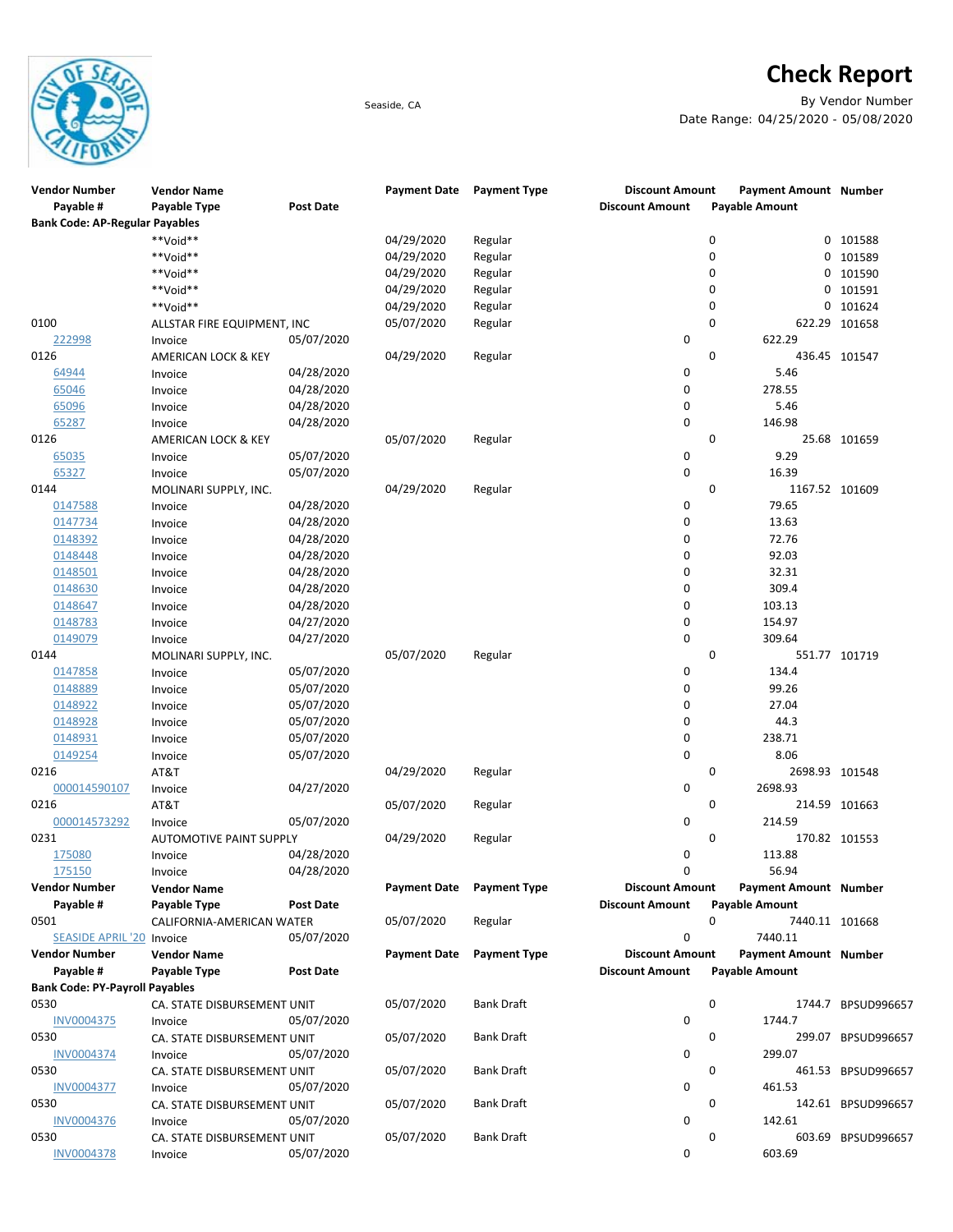| 0530                                  | CA. STATE DISBURSEMENT UNIT                  |                          | 05/07/2020          | <b>Bank Draft</b>   |                        | 0           |                       | 180 BPSUD996657 |
|---------------------------------------|----------------------------------------------|--------------------------|---------------------|---------------------|------------------------|-------------|-----------------------|-----------------|
| INV0004379                            | Invoice                                      | 05/07/2020               |                     |                     | $\pmb{0}$              |             | 180                   |                 |
| <b>Vendor Number</b>                  | <b>Vendor Name</b>                           |                          | <b>Payment Date</b> | <b>Payment Type</b> | <b>Discount Amount</b> |             | Payment Amount Number |                 |
| Payable #                             | Payable Type                                 | <b>Post Date</b>         |                     |                     | <b>Discount Amount</b> |             | <b>Payable Amount</b> |                 |
| <b>Bank Code: AP-Regular Payables</b> |                                              |                          |                     |                     |                        |             |                       |                 |
| 0666<br>Q-144906-1                    | CELLEBRITE INC.                              | 05/07/2020               | 05/07/2020          | Regular             | 0                      | 0           | 3700                  | 3700 101671     |
| 0759                                  | Invoice<br>MONTEREY CO. WEEKLY CLASSIFIEDS   |                          | 05/07/2020          | Regular             |                        | 0           | 5414.89 101723        |                 |
| 04/02/201CCSEA                        | Invoice                                      | 05/07/2020               |                     |                     | 0                      |             | 800                   |                 |
| 04/02/202CCSEA                        | Invoice                                      | 05/07/2020               |                     |                     | 0                      |             | 1819                  |                 |
| 104/09/20CCSEA                        | Invoice                                      | 05/07/2020               |                     |                     | 0                      |             | 800                   |                 |
| 204/09/20CCSEA                        | Invoice                                      | 05/07/2020               |                     |                     | $\mathbf 0$            |             | 1015                  |                 |
| 575-111297-00002 Invoice              |                                              | 05/07/2020               |                     |                     | $\mathbf 0$            |             | 95.03                 |                 |
| 576-111297-0002 Invoice               |                                              | 05/07/2020               |                     |                     | 0                      |             | 135.75                |                 |
| 577-111297-00002 Invoice              |                                              | 05/07/2020               |                     |                     | 0                      |             | 54.3                  |                 |
| 578-111297-00002 Invoice              |                                              | 05/07/2020               |                     |                     | 0                      |             | 81.45                 |                 |
| 6-041602-00003                        | Invoice                                      | 05/07/2020               |                     |                     | $\mathbf 0$            |             | 543                   |                 |
| <b>INV0004356</b>                     | Invoice                                      | 05/07/2020               |                     |                     | $\pmb{0}$              |             | 71.36                 |                 |
| 0790                                  | <b>COMMUNITY HUMAN SERVICES</b>              |                          | 05/07/2020          | Regular             |                        | 0           |                       | 17629 101674    |
| FY2019/20<br>1                        | Invoice                                      | 05/07/2020               |                     |                     | 0                      |             | 17629                 |                 |
| 0855                                  | <b>COUNTY OF MONTEREY</b>                    |                          | 05/07/2020          | Regular             |                        | 0           | 14784.21 101677       |                 |
| 4/23/2020 BILL DA Invoice             |                                              | 05/07/2020               |                     |                     | 0                      |             | 14784.21              |                 |
| 0898                                  | <b>CRYSTAL SPRINGS WATER</b>                 |                          | 05/07/2020          | Regular             |                        | 0           |                       | 78.25 101678    |
| 0000324179                            | Invoice                                      | 05/07/2020               |                     |                     | 0                      |             | 2.5                   |                 |
| 0000331044                            | Invoice                                      | 05/07/2020               |                     |                     | 0                      |             | 16.75                 |                 |
| 0000331418                            | Invoice                                      | 05/07/2020               |                     |                     | $\mathbf 0$            |             | 16.75                 |                 |
| 0000331419                            | Invoice                                      | 05/07/2020               |                     |                     | $\mathbf 0$            |             | 27.25                 |                 |
| 0000341839                            | Invoice                                      | 05/07/2020               |                     |                     | 0<br>$\pmb{0}$         |             | 5                     |                 |
| 0000341840<br>0000341841              | Invoice                                      | 05/07/2020<br>05/07/2020 |                     |                     | $\mathbf 0$            |             | 5<br>5                |                 |
| 0922                                  | Invoice<br><b>CYPRESS COAST FORD-LINCOLN</b> |                          | 04/29/2020          | Regular             |                        | 0           | 2051.07 101564        |                 |
| 198698                                | Invoice                                      | 04/28/2020               |                     |                     | 0                      |             | 713.04                |                 |
| 198720                                | Invoice                                      | 04/28/2020               |                     |                     | 0                      |             | 335.04                |                 |
| 198819                                | Invoice                                      | 04/28/2020               |                     |                     | 0                      |             | 211.76                |                 |
| 198830                                | Invoice                                      | 04/28/2020               |                     |                     | $\mathbf 0$            |             | 21.15                 |                 |
| 198839                                | Invoice                                      | 04/28/2020               |                     |                     | 0                      |             | 64.97                 |                 |
| 198850                                | Invoice                                      | 04/28/2020               |                     |                     | $\mathbf 0$            |             | 115.55                |                 |
| 348928                                | Invoice                                      | 04/28/2020               |                     |                     | 0                      |             | 149.99                |                 |
| 348960                                | Invoice                                      | 04/28/2020               |                     |                     | 0                      |             | 75                    |                 |
| 349019                                | Invoice                                      | 04/28/2020               |                     |                     | 0                      |             | 75                    |                 |
| 349134                                | Invoice                                      | 04/28/2020               |                     |                     | 0                      |             | 75                    |                 |
| 349215                                | Invoice                                      | 04/28/2020               |                     |                     | $\mathbf 0$            |             | 75                    |                 |
| 349272                                | Invoice                                      | 04/28/2020               |                     |                     | 0                      |             | 139.57                |                 |
| 0922                                  | <b>CYPRESS COAST FORD-LINCOLN</b>            |                          | 05/07/2020          | Regular             |                        | $\mathbf 0$ |                       | 4.01 101680     |
| 198933                                | Invoice                                      | 05/07/2020               |                     |                     | 0                      |             | 4.01                  |                 |
| 0988                                  | DEL REY CAR WASH                             |                          | 05/07/2020          | Regular             |                        | 0           |                       | 18 101682       |
| 1094                                  | Invoice                                      | 05/07/2020               |                     |                     | 0                      |             | 18                    |                 |
| 1020                                  | DEPARTMENT OF TRANSPORTATION                 |                          | 05/07/2020          | Regular             |                        | 0           | 1302.49 101684        |                 |
| SL200768                              | Invoice                                      | 05/07/2020               |                     |                     | 0                      |             | 1302.49               |                 |
| 1048                                  | DOCTORS ON DUTY MEDICAL GROUP                |                          | 04/29/2020          | Regular             |                        | 0           |                       | 185 101568      |
| 1195789                               | Invoice                                      | 04/27/2020               |                     |                     | 0<br>$\pmb{0}$         |             | 35                    |                 |
| 1212178<br>1152                       | Invoice                                      | 04/27/2020               | 04/29/2020          |                     |                        | 0           | 150                   |                 |
| 0150102-IN                            | ENTENMANN-ROVIN COMPANY<br>Invoice           | 04/27/2020               |                     | Regular             | $\mathbf 0$            |             | 346.62                | 346.62 101574   |
| <b>Vendor Number</b>                  | <b>Vendor Name</b>                           |                          | <b>Payment Date</b> | <b>Payment Type</b> | <b>Discount Amount</b> |             | Payment Amount Number |                 |
| Payable #                             | Payable Type                                 | <b>Post Date</b>         |                     |                     | <b>Discount Amount</b> |             | <b>Payable Amount</b> |                 |
| 1188                                  | FERGUSON ENTERPRISES INC #686                |                          | 04/29/2020          | Regular             |                        | 0           |                       | 442.03 101577   |
| 8372091                               | Invoice                                      | 04/28/2020               |                     |                     | 0                      |             | 24.74                 |                 |
| 8388253                               | Invoice                                      | 04/28/2020               |                     |                     | 0                      |             | 4.34                  |                 |
| 8392041                               | Invoice                                      | 04/28/2020               |                     |                     | 0                      |             | 412.95                |                 |
| 1224                                  | <b>FIRST ALARM</b>                           |                          | 04/29/2020          | Regular             |                        | 0           |                       | 722.53 101578   |
| 529327                                | Invoice                                      | 04/28/2020               |                     |                     | 0                      |             | 35                    |                 |
| 529328                                | Invoice                                      | 04/28/2020               |                     |                     | $\mathbf 0$            |             | 35                    |                 |
| 531676                                | Invoice                                      | 04/28/2020               |                     |                     | 0                      |             | 219                   |                 |
| 533722                                | Invoice                                      | 04/28/2020               |                     |                     | 0                      |             | 239.31                |                 |
| 536691                                | Invoice                                      | 04/27/2020               |                     |                     | $\mathbf 0$            |             | 194.22                |                 |
| 1388                                  | <b>GRAINGER</b>                              |                          | 04/29/2020          | Regular             |                        | 0           |                       | 657.62 101581   |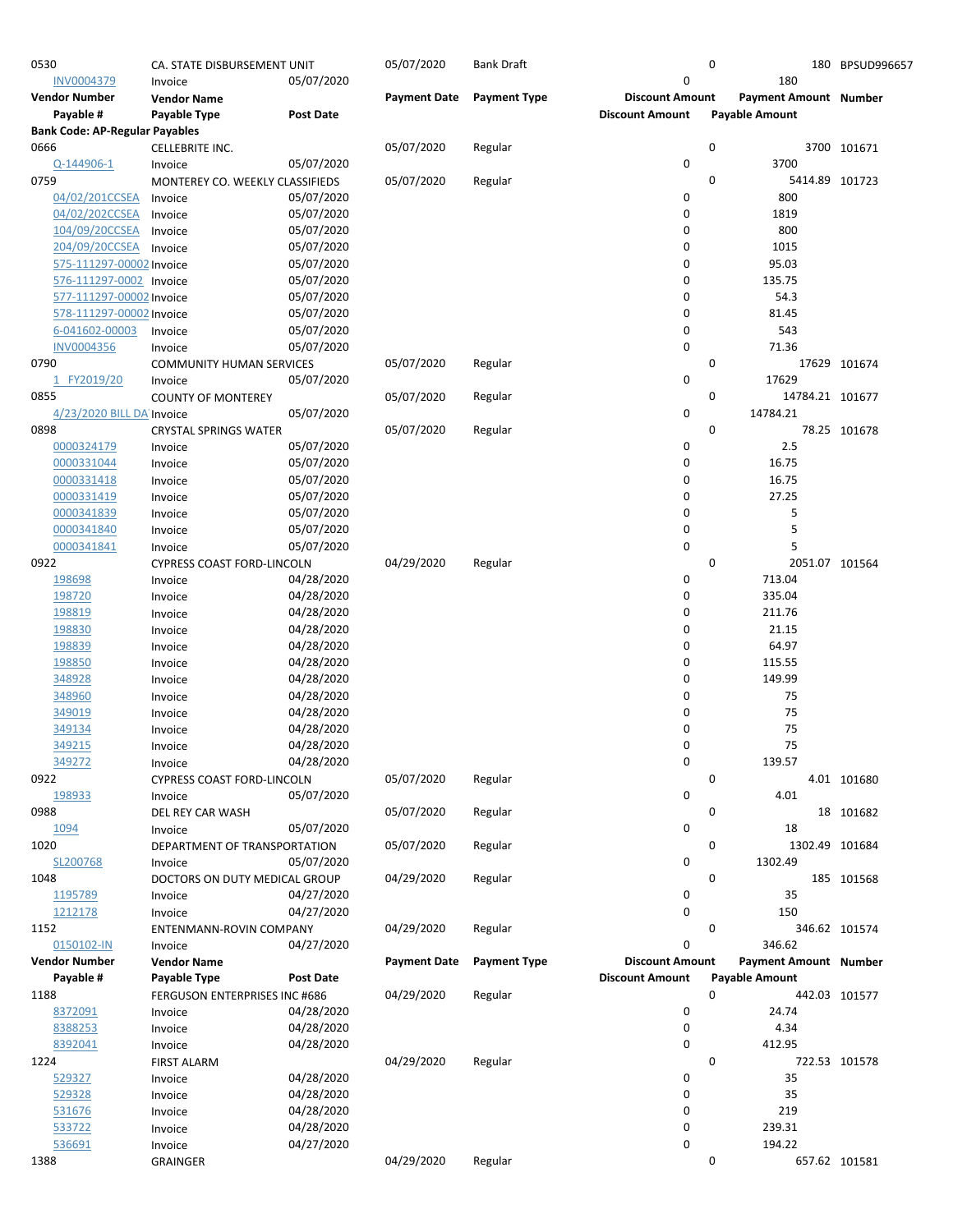| 9467307030           | Invoice                             | 04/28/2020       |                     |                     | 0                      | 163.2                        |               |
|----------------------|-------------------------------------|------------------|---------------------|---------------------|------------------------|------------------------------|---------------|
| 9467307048           | Invoice                             | 04/28/2020       |                     |                     | 0                      | 49.75                        |               |
| 9475439866           | Invoice                             | 04/28/2020       |                     |                     | 0                      | 426.16                       |               |
| 9494498554           | Invoice                             | 04/28/2020       |                     |                     | 0                      | 18.51                        |               |
| 1391                 | <b>GRANITE CONSTRUCTION COMPANY</b> |                  | 04/29/2020          | Regular             |                        | 0<br>14447.62 101582         |               |
| 1765009              | Invoice                             | 04/28/2020       |                     |                     | 0                      | 14447.62                     |               |
| 1392                 | <b>GRANITE ROCK COMPANY</b>         |                  | 04/29/2020          | Regular             |                        | 0                            | 612.66 101583 |
| 1227925              | Invoice                             | 04/28/2020       |                     |                     | 0                      | 590.26                       |               |
| 1230974              | Invoice                             | 04/28/2020       |                     |                     | 0                      | 22.4                         |               |
| 1402                 | <b>GREATER VICTORY TEMPLE</b>       |                  | 05/07/2020          | Regular             |                        | 0                            | 1250 101696   |
| 4/9/2020             | Invoice                             | 05/07/2020       |                     |                     | 0                      | 1250                         |               |
| <b>Vendor Number</b> | <b>Vendor Name</b>                  |                  | <b>Payment Date</b> | <b>Payment Type</b> | <b>Discount Amount</b> | <b>Payment Amount Number</b> |               |
| Payable #            | Payable Type                        | <b>Post Date</b> |                     |                     | <b>Discount Amount</b> | <b>Payable Amount</b>        |               |
| 1561                 | HOME DEPOT CREDIT SERVICES          |                  | 04/29/2020          | Regular             |                        | 0<br>2475.88 101587          |               |
| 1051378              | Invoice                             | 04/28/2020       |                     |                     | 0                      | 33.83                        |               |
| 1051424              | Invoice                             | 04/28/2020       |                     |                     | 0                      | 15.21                        |               |
| 1051425              | Invoice                             | 04/28/2020       |                     |                     | 0                      | 55.32                        |               |
| 1064533              | Invoice                             | 04/28/2020       |                     |                     | 0                      | 25.11                        |               |
| 1180183              |                                     | 04/28/2020       |                     |                     | 0                      | $-9.24$                      |               |
| 1180184              | Credit Memo                         | 04/28/2020       |                     |                     | 0                      | 25.05                        |               |
|                      | Invoice                             |                  |                     |                     |                        |                              |               |
| 1272248              | Invoice                             | 04/28/2020       |                     |                     | 0                      | 31.9                         |               |
| 1351300              | Invoice                             | 04/28/2020       |                     |                     | 0                      | 68.83                        |               |
| 1351301              | Credit Memo                         | 02/06/2020       |                     |                     | 0                      | $-36.61$                     |               |
| 1361219              | Invoice                             | 04/28/2020       |                     |                     | 0                      | 64.41                        |               |
| 1513014              | Invoice                             | 04/28/2020       |                     |                     | 0                      | 304.81                       |               |
| 1513034              | Invoice                             | 04/28/2020       |                     |                     | 0                      | 46.91                        |               |
| 1525338              | Invoice                             | 04/28/2020       |                     |                     | 0                      | 17.2                         |               |
| 1611438              | Invoice                             | 04/28/2020       |                     |                     | 0                      | 12.24                        |               |
| 1973873              | Invoice                             | 04/28/2020       |                     |                     | 0                      | 9.24                         |               |
| 1973874              | Invoice                             | 04/28/2020       |                     |                     | 0                      | 1.73                         |               |
| 2051229              | Invoice                             | 04/28/2020       |                     |                     | 0                      | 93.09                        |               |
| 2051230              | Invoice                             | 04/28/2020       |                     |                     | 0                      | 3.98                         |               |
| 2064428              | Invoice                             | 04/28/2020       |                     |                     | 0                      | 9.28                         |               |
| 2272085              | Invoice                             | 04/28/2020       |                     |                     | 0                      | 72.59                        |               |
| 2285940              | Invoice                             | 04/28/2020       |                     |                     | 0                      | 153.71                       |               |
| 2401537              | Invoice                             | 04/28/2020       |                     |                     | 0                      | 68.83                        |               |
| 2520883              | Invoice                             | 04/28/2020       |                     |                     | 0                      | 7.37                         |               |
| 3520861              | Invoice                             | 04/28/2020       |                     |                     | 0                      | 20.3                         |               |
|                      |                                     | 04/28/2020       |                     |                     | 0                      | 2.96                         |               |
| 3532725              | Invoice                             | 04/28/2020       |                     |                     | 0                      | 9.69                         |               |
| 3532726              | Invoice                             |                  |                     |                     |                        |                              |               |
| 401840               | Invoice                             | 04/28/2020       |                     |                     | 0                      | 19.67                        |               |
| 4065356              | Invoice                             | 04/28/2020       |                     |                     | 0                      | 23.17                        |               |
| 4065358              | Invoice                             | 04/28/2020       |                     |                     | 0                      | 27.28                        |               |
| 4214543              | Invoice                             | 04/28/2020       |                     |                     | 0                      | 204.68                       |               |
| 4351621              | Invoice                             | 04/28/2020       |                     |                     | 0                      | 62.13                        |               |
| 4351622              | Invoice                             | 04/28/2020       |                     |                     | 0                      | 19.29                        |               |
| 4533725              | Invoice                             | 04/28/2020       |                     |                     | $\pmb{0}$              | 23.99                        |               |
| 4533731              | Invoice                             | 04/28/2020       |                     |                     | 0                      | 14.25                        |               |
| 5050112              | Invoice                             | 04/28/2020       |                     |                     | 0                      | 41.23                        |               |
| 5052476              | Invoice                             | 04/28/2020       |                     |                     | 0                      | 12.88                        |               |
| 525457               | Invoice                             | 04/28/2020       |                     |                     | 0                      | 1.9                          |               |
| 5280643              | Invoice                             | 04/28/2020       |                     |                     | 0                      | 13.07                        |               |
| 5284759              | Invoice                             | 04/28/2020       |                     |                     | 0                      | 21.82                        |               |
| 5380504              | Invoice                             | 04/28/2020       |                     |                     | 0                      | 21.82                        |               |
| 5394886              | Invoice                             | 04/28/2020       |                     |                     | 0                      | 34.1                         |               |
| 5402276              | Invoice                             | 04/28/2020       |                     |                     | $\pmb{0}$              | 139.84                       |               |
| 5540056              | Invoice                             | 04/28/2020       |                     |                     | 0                      | 12.4                         |               |
| 6060970              | Invoice                             | 04/28/2020       |                     |                     | 0                      | 12.94                        |               |
| 6203722              | Credit Memo                         | 02/21/2020       |                     |                     | 0                      | $-64.46$                     |               |
| 6351593              |                                     | 04/28/2020       |                     |                     | 0                      | 20.45                        |               |
| 6390396              | Invoice                             | 04/28/2020       |                     |                     | 0                      | 17.43                        |               |
|                      | Invoice                             |                  |                     |                     |                        |                              |               |
| 6394857              | Invoice                             | 04/28/2020       |                     |                     | 0                      | 49.37                        |               |
| 6511979              | Invoice                             | 04/28/2020       |                     |                     | 0                      | 12.35                        |               |
| 6513333              | Invoice                             | 04/28/2020       |                     |                     | 0                      | 7.14                         |               |
| 6521167              | Invoice                             | 04/28/2020       |                     |                     | $\pmb{0}$              | 16.07                        |               |
| 6545099              | Invoice                             | 04/28/2020       |                     |                     | 0                      | 8.39                         |               |
| 6611627              | Invoice                             | 04/28/2020       |                     |                     | 0                      | 15.79                        |               |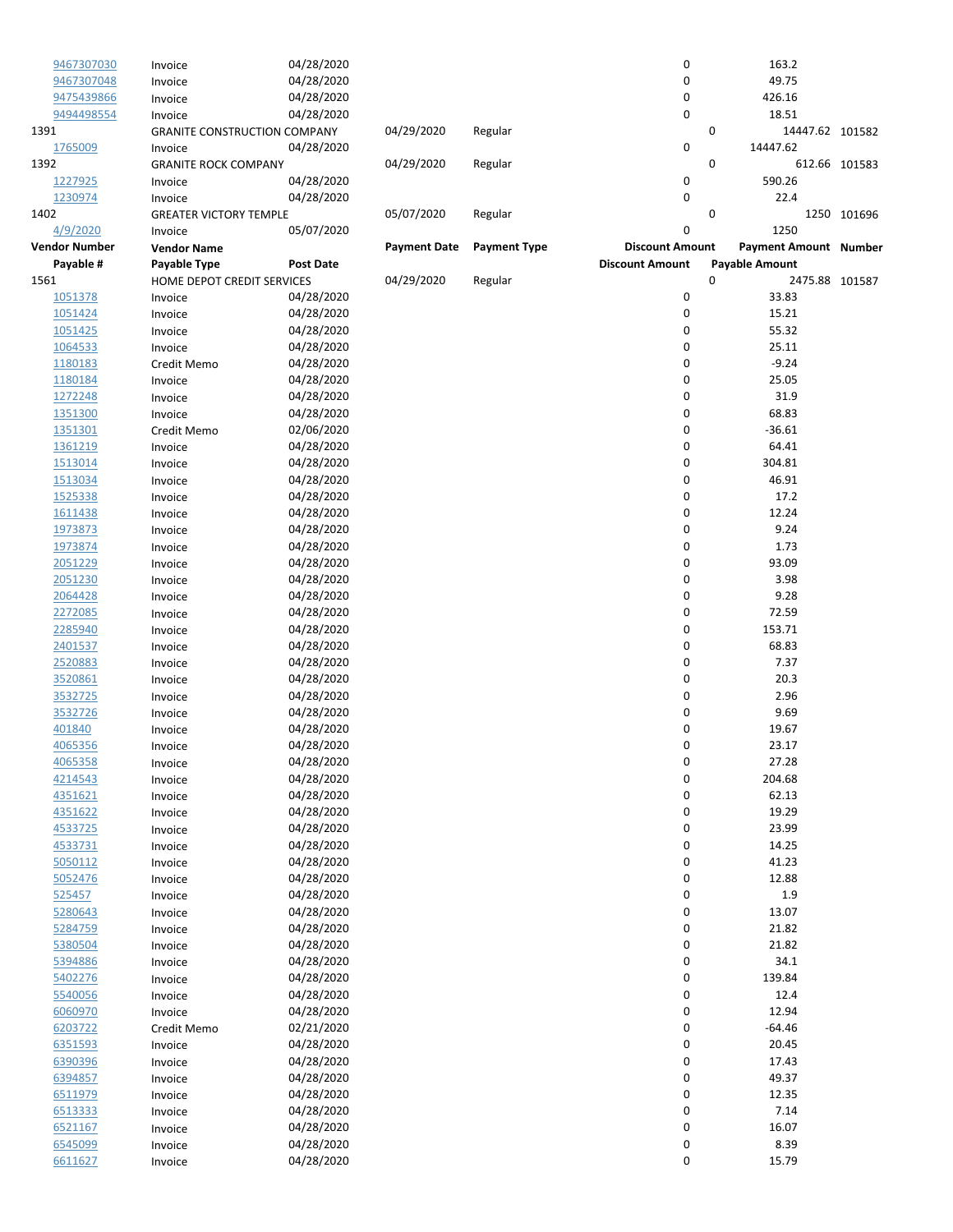|      | 6972625                 | Invoice                                         | 04/28/2020       |                     |                     | 0                      | 17.97                        |                |
|------|-------------------------|-------------------------------------------------|------------------|---------------------|---------------------|------------------------|------------------------------|----------------|
|      | 6974331                 | Invoice                                         | 04/28/2020       |                     |                     | 0                      | 90.84                        |                |
|      | 6974332                 | Invoice                                         | 04/28/2020       |                     |                     | 0                      | 14.61                        |                |
|      | 7284516                 | Invoice                                         | 04/28/2020       |                     |                     | 0                      | 47.31                        |                |
|      | 7532331                 | Invoice                                         | 04/28/2020       |                     |                     | 0                      | 59.98                        |                |
|      | 7532359                 | Invoice                                         | 04/28/2020       |                     |                     | 0                      | 27.28                        |                |
|      | <b>Vendor Number</b>    | <b>Vendor Name</b>                              |                  | <b>Payment Date</b> | <b>Payment Type</b> | <b>Discount Amount</b> | <b>Payment Amount Number</b> |                |
|      | Payable #               |                                                 | <b>Post Date</b> |                     |                     | <b>Discount Amount</b> | <b>Payable Amount</b>        |                |
|      |                         | Payable Type                                    |                  |                     |                     |                        |                              |                |
|      | 7542105                 | Invoice                                         | 04/28/2020       |                     |                     | 0                      | 18.31                        |                |
|      | 7542106                 | Invoice                                         | 04/28/2020       |                     |                     | 0                      | 64.46                        |                |
|      | 7973437                 | Invoice                                         | 04/28/2020       |                     |                     | 0                      | 13.18                        |                |
|      | 8361406                 | Invoice                                         | 04/28/2020       |                     |                     | 0                      | 10.9                         |                |
|      | 8520570                 | Invoice                                         | 04/28/2020       |                     |                     | 0                      | 70.24                        |                |
|      | 8543359                 | Invoice                                         | 04/28/2020       |                     |                     | 0                      | 5                            |                |
|      | 8543360                 | Invoice                                         | 04/28/2020       |                     |                     | 0                      | 12                           |                |
|      | 8543392                 | Invoice                                         | 04/28/2020       |                     |                     | 0                      | 9.22                         |                |
|      | 8623851                 | Invoice                                         | 04/28/2020       |                     |                     | 0                      | 25                           |                |
|      | 9065995                 | Invoice                                         | 04/28/2020       |                     |                     | 0                      | 23.74                        |                |
|      | 9512492                 |                                                 | 04/28/2020       |                     |                     | 0                      | 16.37                        |                |
|      |                         | Invoice                                         |                  |                     |                     | 0                      |                              |                |
|      | 9532139                 | Invoice                                         | 04/28/2020       |                     |                     |                        | 32.74                        |                |
|      | FCH-007086418           | Invoice                                         | 04/28/2020       |                     |                     | 0                      | 20                           |                |
| 1615 |                         | ANTHONY J. NOCITA                               |                  | 05/07/2020          | Regular             |                        | 0                            | 1090.13 101660 |
|      | 11589                   | Invoice                                         | 05/07/2020       |                     |                     | 0                      | 1090.13                      |                |
| 1743 |                         | JOHNSTONE SUPPLY FRESNO                         |                  | 05/07/2020          | Regular             |                        | 0                            | 535.7 101705   |
|      | S1948297.001            | Invoice                                         | 05/07/2020       |                     |                     | 0                      | 535.7                        |                |
| 1798 |                         | KELLY-MOORE PAINT COMPANY                       |                  | 04/29/2020          | Regular             |                        | 0                            | 586.74 101594  |
|      | 802-00000729544 Invoice |                                                 | 04/28/2020       |                     |                     | 0                      | 178.86                       |                |
|      | 802-00000729549 Invoice |                                                 | 04/28/2020       |                     |                     | 0                      | 39.46                        |                |
|      | 802-00000729644 Invoice |                                                 | 04/28/2020       |                     |                     | 0                      | 185.95                       |                |
|      | 802-00000729673 Invoice |                                                 | 04/28/2020       |                     |                     | 0                      | 39.21                        |                |
|      |                         |                                                 |                  |                     |                     | $\mathbf 0$            | 143.26                       |                |
|      | 802-00000731309 Invoice |                                                 | 04/28/2020       |                     |                     |                        |                              |                |
| 1913 |                         | LAW ENFORCEMENT PSYCHOLOGICAL SVCS,             |                  | 05/07/2020          | Regular             |                        | 0<br>400                     | 101710         |
|      | 2004344                 | Invoice                                         | 05/07/2020       |                     |                     | 0                      | 400                          |                |
| 1924 |                         | LEAGUE OF CAL. CITIES                           |                  | 05/07/2020          | Regular             |                        | 0                            | 13149 101711   |
|      | 628440                  | Invoice                                         | 05/07/2020       |                     |                     | 0                      | 13149                        |                |
| 1971 |                         | LIEBERT CASSIDY WHITMORE                        |                  | 04/29/2020          | Regular             |                        | 0                            | 1389 101600    |
|      | 1496643                 | Invoice                                         | 04/27/2020       |                     |                     | 0                      | 1275                         |                |
|      | 1496644                 | Invoice                                         | 04/27/2020       |                     |                     | 0                      | 114                          |                |
| 2045 |                         | M & S BUILDING SUPPLY INC                       |                  | 04/29/2020          | Regular             |                        | 0                            | 63.8 101601    |
|      | 001443861               | Invoice                                         | 04/28/2020       |                     |                     | 0                      | 29.57                        |                |
|      | 001443875               | Invoice                                         | 04/28/2020       |                     |                     | $\mathbf 0$            | 34.23                        |                |
| 2045 |                         | M & S BUILDING SUPPLY INC                       |                  | 05/07/2020          | Regular             |                        | 0                            | 269.22 101712  |
|      | 001445011               |                                                 |                  |                     |                     |                        | 269.22                       |                |
|      |                         | Invoice                                         | 05/07/2020       |                     |                     | 0                      |                              |                |
| 2065 |                         | MAHONEY & ASSOCIATES CONSULTING, LLC 04/29/2020 |                  |                     | Regular             |                        | 0                            | 7410 101602    |
|      | 19-DRAFT                | Invoice                                         | 04/28/2020       |                     |                     | 0                      | 7410                         |                |
| 2102 |                         | MARTIN'S IRRIGATION SUPPLY, INC.                |                  | 05/07/2020          | Regular             |                        | 0                            | 307.95 101715  |
|      | 563807                  | Invoice                                         | 05/07/2020       |                     |                     | 0                      | 307.95                       |                |
| 2184 |                         | MISSION LINEN SERVICE                           |                  | 04/29/2020          | Regular             |                        | 0                            | 164.42 101607  |
|      | 512184760               | Invoice                                         | 04/27/2020       |                     |                     | 0                      | 82.21                        |                |
|      | 512232324               | Invoice                                         | 04/27/2020       |                     |                     | 0                      | 82.21                        |                |
| 2184 |                         | <b>MISSION LINEN SERVICE</b>                    |                  | 05/07/2020          | Regular             |                        | 0                            | 164.42 101717  |
|      | 512264109               | Invoice                                         | 05/07/2020       |                     |                     | 0                      | 82.21                        |                |
|      | 512328876               | Invoice                                         | 05/07/2020       |                     |                     | 0                      | 82.21                        |                |
|      |                         | <b>Vendor Name</b>                              |                  |                     |                     | <b>Discount Amount</b> |                              |                |
|      | Vendor Number           |                                                 |                  | <b>Payment Date</b> | <b>Payment Type</b> |                        | <b>Payment Amount Number</b> |                |
|      | Payable #               | Payable Type                                    | <b>Post Date</b> |                     |                     | <b>Discount Amount</b> | Payable Amount               |                |
| 2186 |                         | <b>MISSION UNIFORM SERVICE</b>                  |                  | 04/29/2020          | Regular             |                        | 0                            | 2444.95 101608 |
|      | 511804333               | Invoice                                         | 04/27/2020       |                     |                     | 0                      | 65                           |                |
|      | 511995253               | Invoice                                         | 04/28/2020       |                     |                     | 0                      | 421.67                       |                |
|      | 511995254               | Invoice                                         | 04/28/2020       |                     |                     | 0                      | 117.73                       |                |
|      | 512031866               | Invoice                                         | 04/28/2020       |                     |                     | 0                      | 92.85                        |                |
|      | 512046831               | Invoice                                         | 04/28/2020       |                     |                     | 0                      | 553.6                        |                |
|      | 512046832               | Invoice                                         | 04/28/2020       |                     |                     | 0                      | 106.74                       |                |
|      | 512049267               | Invoice                                         | 04/28/2020       |                     |                     | 0                      | 105                          |                |
|      |                         |                                                 |                  |                     |                     | 0                      | 89.11                        |                |
|      | 512056191               | Invoice                                         | 04/28/2020       |                     |                     |                        |                              |                |
|      | 512095850               | Invoice                                         | 04/28/2020       |                     |                     | 0                      | 404.56                       |                |
|      | 512095851               | Invoice                                         | 04/28/2020       |                     |                     | 0                      | 106.74                       |                |
|      | 512144645               | Invoice                                         | 04/28/2020       |                     |                     | 0                      | 82.56                        |                |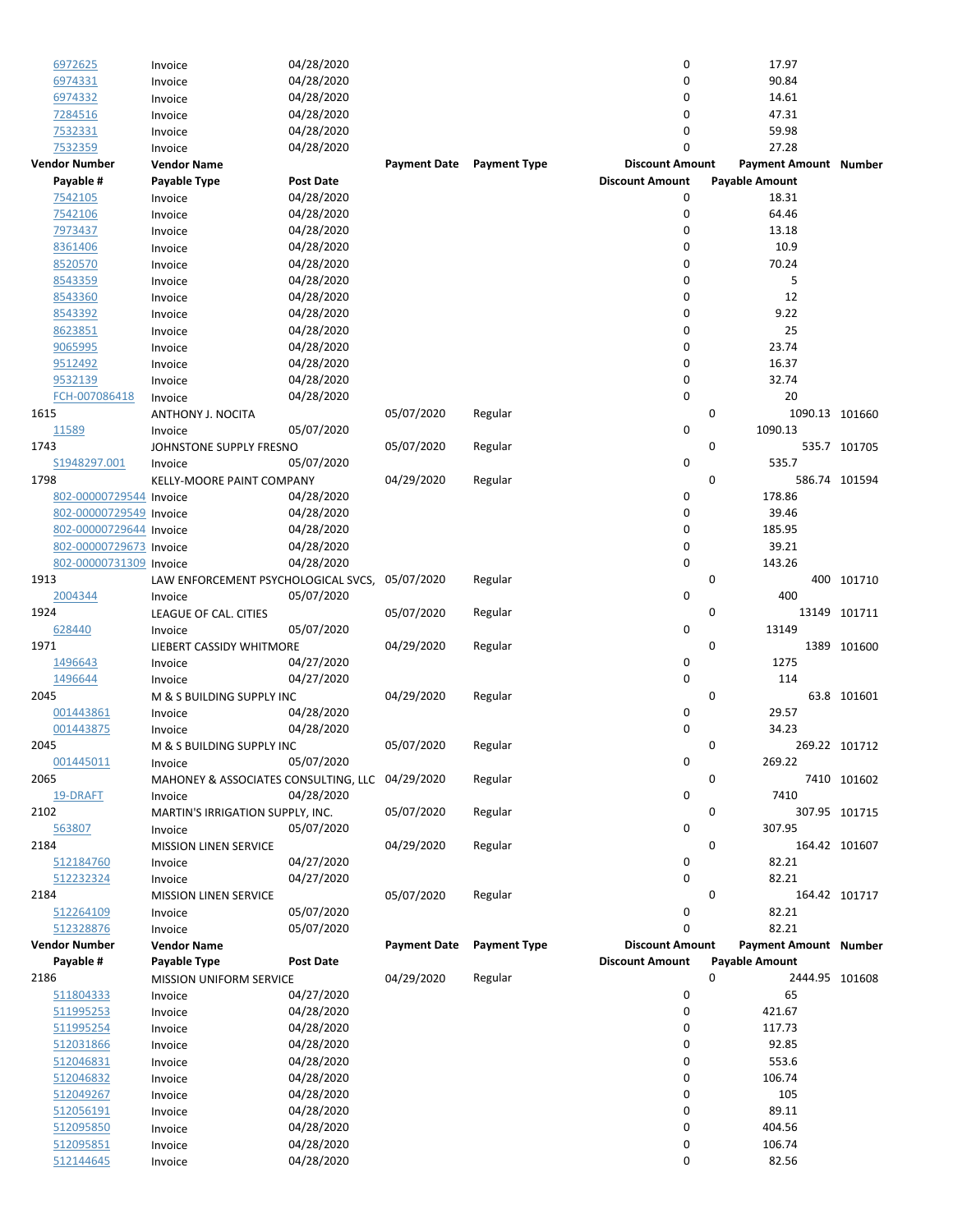| 512144646                             | Invoice                                           | 04/28/2020       |                     |                     | 0                      |          | 106.74                       |               |
|---------------------------------------|---------------------------------------------------|------------------|---------------------|---------------------|------------------------|----------|------------------------------|---------------|
| 512197205                             | Invoice                                           | 04/27/2020       |                     |                     | 0                      |          | 35.49                        |               |
| 512256264                             | Invoice                                           | 04/27/2020       |                     |                     | 0                      |          | 143.81                       |               |
| <b>INV0004348</b>                     | Invoice                                           | 04/27/2020       |                     |                     | 0                      |          | 13.35                        |               |
| 2186                                  | <b>MISSION UNIFORM SERVICE</b>                    |                  | 05/07/2020          | Regular             |                        | 0        | 1870.38 101718               |               |
| 512191393                             | Invoice                                           | 05/07/2020       |                     |                     | 0                      |          | 416.39                       |               |
| 512191394                             | Invoice                                           | 05/07/2020       |                     |                     | 0                      |          | 106.74                       |               |
| 512237357                             | Invoice                                           | 05/07/2020       |                     |                     | 0                      |          | 416.39                       |               |
| 512237358                             | Invoice                                           | 05/07/2020       |                     |                     | 0                      |          | 106.74                       |               |
|                                       |                                                   | 05/07/2020       |                     |                     | 0                      |          | 44                           |               |
| 512297712                             | Invoice                                           |                  |                     |                     | 0                      |          |                              |               |
| 512298765                             | Invoice                                           | 05/07/2020       |                     |                     |                        |          | 264                          |               |
| 512304676                             | Invoice                                           | 05/07/2020       |                     |                     | 0                      |          | 143.81                       |               |
| 512314698                             | Invoice                                           | 05/07/2020       |                     |                     | 0                      |          | 228.5                        |               |
| 512346088                             | Invoice                                           | 05/07/2020       |                     |                     | 0                      |          | 143.81                       |               |
| 2205                                  | MONTEREY CO. CONVENTION & VISITOR'S BI 05/07/2020 |                  |                     | Regular             |                        | 0        | 22030.25 101722              |               |
| 15899                                 | Invoice                                           | 05/07/2020       |                     |                     | 0                      |          | 22030.25                     |               |
| 2236                                  | MBS BUSINESS SYSTEMS                              |                  | 04/29/2020          | Regular             |                        | 0        |                              | 2202.8 101604 |
| 382009                                | Invoice                                           | 04/28/2020       |                     |                     | 0                      |          | 236.39                       |               |
| 382364                                | Invoice                                           | 04/28/2020       |                     |                     | 0                      |          | 107.36                       |               |
| 383850                                | Invoice                                           | 04/27/2020       |                     |                     | $\mathbf 0$            |          | 1859.05                      |               |
| 2238                                  | <b>MONTEREY BAY PEST CONTROL</b>                  |                  | 04/29/2020          | Regular             |                        | 0        |                              | 152 101612    |
| 0176449                               | Invoice                                           | 04/27/2020       |                     |                     | 0                      |          | 90                           |               |
| 0176450                               | Invoice                                           | 04/28/2020       |                     |                     | $\mathbf 0$            |          | 62                           |               |
| 2238                                  | MONTEREY BAY PEST CONTROL                         |                  | 05/07/2020          | Regular             |                        | $\Omega$ |                              | 227 101721    |
| 0175773                               |                                                   |                  |                     |                     | 0                      |          | 62                           |               |
|                                       | Invoice                                           | 05/07/2020       |                     |                     |                        |          |                              |               |
| 0175775                               | Invoice                                           | 05/07/2020       |                     |                     | 0                      |          | 100                          |               |
| 0176453                               | Invoice                                           | 05/07/2020       |                     |                     | 0                      |          | 65                           |               |
| 2279                                  | COUNTY OF MONTEREY IT DEPT.                       |                  | 04/29/2020          | Regular             |                        | 0        |                              | 1245.5 101561 |
| 822 1/2020                            | Invoice                                           | 04/27/2020       |                     |                     | $\mathbf 0$            |          | 1245.5                       |               |
| 2328                                  | <b>WALLACE GROUP</b>                              |                  | 05/07/2020          | Regular             |                        | 0        | 26164.53 101764              |               |
| 50631                                 | Invoice                                           | 05/07/2020       |                     |                     | 0                      |          | 13283.28                     |               |
| 50644                                 | Invoice                                           | 05/07/2020       |                     |                     | 0                      |          | 2368.75                      |               |
| 50645                                 | Invoice                                           | 05/07/2020       |                     |                     | 0                      |          | 10512.5                      |               |
|                                       |                                                   |                  |                     |                     |                        |          |                              |               |
| 2342                                  |                                                   |                  |                     |                     |                        | 0        |                              |               |
|                                       | MONTEREY REGIONAL WASTE                           |                  | 04/29/2020          | Regular             |                        |          |                              | 7228 101615   |
| <b>HFH2006</b>                        | Invoice                                           | 04/28/2020       |                     |                     | 0                      |          | 7228                         |               |
| 2342                                  | MONTEREY REGIONAL WASTE                           |                  | 05/07/2020          | Regular             |                        | 0        |                              | 524.68 101729 |
| <b>Vendor Number</b>                  | <b>Vendor Name</b>                                |                  | <b>Payment Date</b> | <b>Payment Type</b> | <b>Discount Amount</b> |          | <b>Payment Amount Number</b> |               |
| Payable #                             | Payable Type                                      | <b>Post Date</b> |                     |                     | <b>Discount Amount</b> |          | <b>Payable Amount</b>        |               |
| SCALES MAR20 05 Invoice               |                                                   | 05/07/2020       |                     |                     | 0                      |          | 524.68                       |               |
| <b>Vendor Number</b>                  | <b>Vendor Name</b>                                |                  | <b>Payment Date</b> | <b>Payment Type</b> | <b>Discount Amount</b> |          | Payment Amount Number        |               |
| Payable #                             | Payable Type                                      | <b>Post Date</b> |                     |                     | <b>Discount Amount</b> |          | <b>Payable Amount</b>        |               |
| <b>Bank Code: PY-Payroll Payables</b> |                                                   |                  |                     |                     |                        |          |                              |               |
| 2346                                  | MONTEREY SPORTS CENTER                            |                  | 04/28/2020          | Regular             |                        | 0        |                              | -1116 19093   |
| <b>Vendor Number</b>                  | <b>Vendor Name</b>                                |                  | <b>Payment Date</b> | <b>Payment Type</b> | <b>Discount Amount</b> |          | Payment Amount Number        |               |
| Payable #                             | Payable Type                                      | <b>Post Date</b> |                     |                     | <b>Discount Amount</b> |          | <b>Payable Amount</b>        |               |
| <b>Bank Code: AP-Regular Payables</b> |                                                   |                  |                     |                     |                        |          |                              |               |
| 2351                                  | MONTEREY TIRE SERVICE                             |                  | 04/29/2020          | Regular             |                        | 0        | 1397.58 101616               |               |
| 1-93849                               | Invoice                                           | 04/28/2020       |                     |                     | 0                      |          | 756.74                       |               |
| 1-93954                               | Invoice                                           | 04/28/2020       |                     |                     | 0                      |          | 126.84                       |               |
| 1-93987                               | Invoice                                           | 04/28/2020       |                     |                     | 0                      |          | 236.49                       |               |
|                                       |                                                   |                  |                     |                     |                        |          |                              |               |
| 1-93988                               | Invoice                                           | 04/28/2020       |                     |                     | 0                      |          | 98.77                        |               |
| 1-94109                               | Invoice                                           | 04/28/2020       |                     |                     | 0                      |          | 178.74                       |               |
| 2351                                  | MONTEREY TIRE SERVICE                             |                  | 05/07/2020          | Regular             |                        | 0        |                              | 1502.8 101730 |
| 1-93852                               | Invoice                                           | 05/07/2020       |                     |                     | 0                      |          | 747.74                       |               |
| 1-94134                               | Invoice                                           | 05/07/2020       |                     |                     | 0                      |          | 733.33                       |               |
| 1-94202                               | Invoice                                           | 05/07/2020       |                     |                     | 0                      |          | 21.73                        |               |
| 2426                                  | McDONALD REFRIGERATION INC                        |                  | 04/29/2020          | Regular             |                        | 0        |                              | 156.85 101605 |
| 63524                                 | Invoice                                           | 04/28/2020       |                     |                     | 0                      |          | 156.85                       |               |
| 2426                                  | McDONALD REFRIGERATION INC                        |                  | 05/07/2020          | Regular             |                        | 0        |                              | 194 101716    |
| 63623                                 | Invoice                                           | 05/07/2020       |                     |                     | 0                      |          | 194                          |               |
| 2652                                  | PACIFIC GAS & ELECTRIC                            |                  | 04/29/2020          | Regular             |                        | 0        | 5978.95 101618               |               |
| <b>SEASIDE MISC ACC Invoice</b>       |                                                   | 04/28/2020       |                     |                     | 0                      |          | 5978.95                      |               |
| 2666                                  | PACIFIC TRUCK PARTS, INC.                         |                  | 04/29/2020          | Regular             |                        | 0        |                              | 58.83 101619  |
| 1818995                               | Invoice                                           | 04/28/2020       |                     |                     | 0                      |          | 58.83                        |               |
| 2720                                  | OWEN EQUIPMENT COMPANY                            |                  | 04/29/2020          | Regular             |                        | 0        | 24088.22 101617              |               |
| 00048897                              | Invoice                                           | 04/28/2020       |                     |                     | 0                      |          | 4987.57                      |               |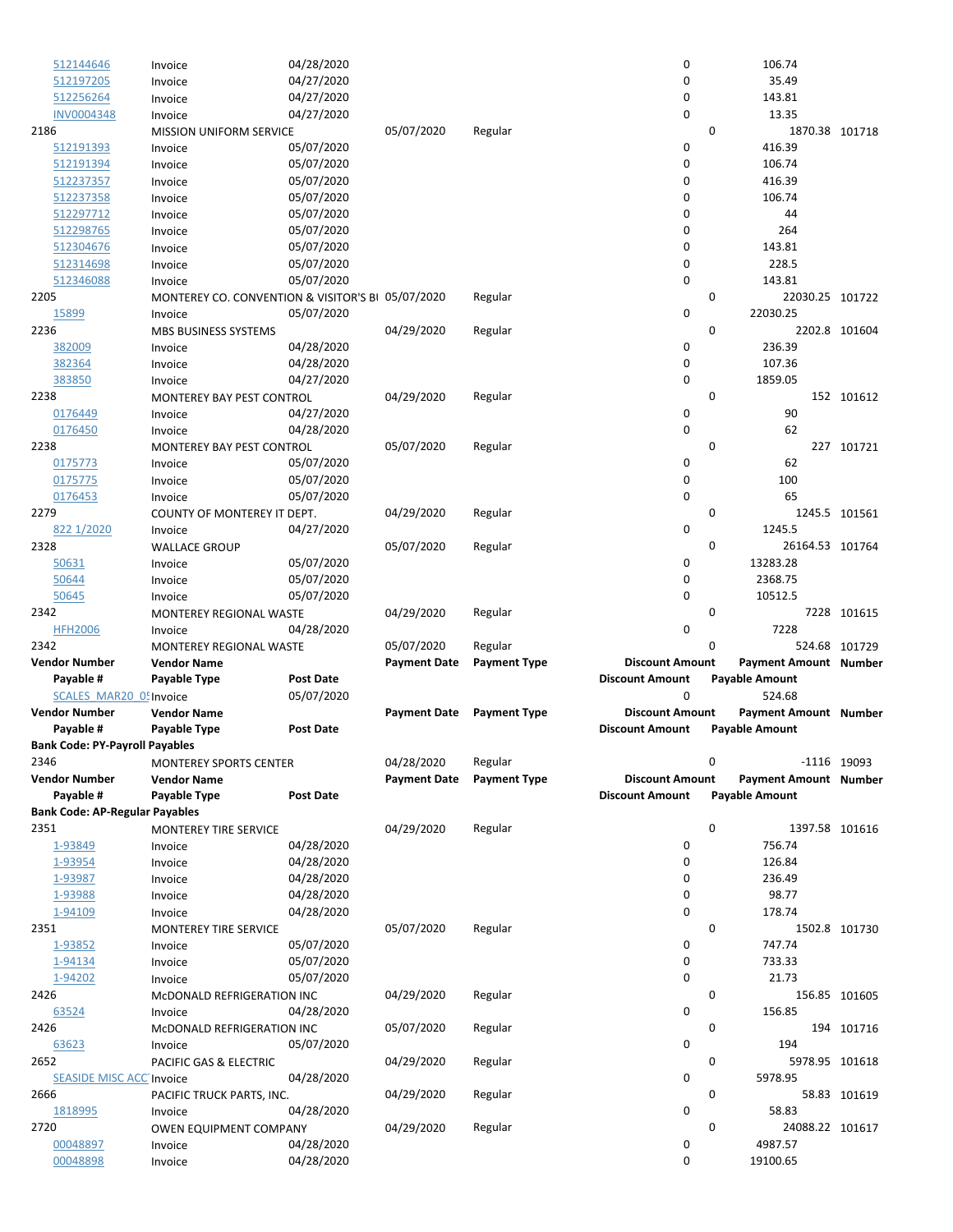| 2742                                  | PENINSULA MESSENGER LLC                            |                          | 04/29/2020          | Regular             |                                                  | 0                     |                                    | 234.67 101620        |
|---------------------------------------|----------------------------------------------------|--------------------------|---------------------|---------------------|--------------------------------------------------|-----------------------|------------------------------------|----------------------|
| 190639                                | Invoice                                            | 04/27/2020               |                     |                     | $\mathbf 0$                                      |                       | 234.67                             |                      |
| 2746                                  | PENINSULA POOL SERVICE                             | 04/28/2020               | 04/29/2020          | Regular             |                                                  | 0                     |                                    | 336.76 101621        |
| 202960301<br>202960302                | Invoice<br>Invoice                                 | 04/28/2020               |                     |                     | 0<br>$\mathbf 0$                                 |                       | 88.84<br>247.92                    |                      |
| 2781                                  | MIRIAM WILSON                                      |                          | 04/29/2020          | Regular             |                                                  | 0                     |                                    | 500 101606           |
| 242967                                | Invoice                                            | 04/28/2020               |                     |                     | 0                                                |                       | 500                                |                      |
| 2802                                  | PITNEY BOWES GLOBAL                                |                          | 05/07/2020          | Regular             |                                                  | 0                     | 1609.75 101736                     |                      |
| 3103919849                            | Invoice                                            | 05/07/2020               |                     |                     | 0                                                |                       | 1609.75                            |                      |
| 2816                                  | PLUG & PAY TECHNOLOGIES, INC.                      |                          | 05/07/2020          | Regular             |                                                  | 0                     |                                    | 30 101738            |
| <b>APR 2020</b>                       | Invoice                                            | 05/07/2020               |                     |                     | 0                                                |                       | 15                                 |                      |
| APR 2020.                             | Invoice                                            | 05/07/2020               |                     |                     | 0                                                |                       | 15<br><b>Payment Amount Number</b> |                      |
| <b>Vendor Number</b><br>Payable #     | <b>Vendor Name</b><br>Payable Type                 | <b>Post Date</b>         | <b>Payment Date</b> | <b>Payment Type</b> | <b>Discount Amount</b><br><b>Discount Amount</b> | <b>Payable Amount</b> |                                    |                      |
| 2849                                  | PREMIUM AUTO PARTS, INC.                           |                          | 04/29/2020          | Regular             |                                                  | 0                     | 1650.26 101623                     |                      |
| 7474-181685                           | Invoice                                            | 04/28/2020               |                     |                     | 0                                                |                       | 188.57                             |                      |
| 7474-182208                           | Invoice                                            | 04/28/2020               |                     |                     | 0                                                |                       | 64.65                              |                      |
| 7474-182513                           | Invoice                                            | 04/28/2020               |                     |                     | $\mathbf 0$                                      |                       | 56.47                              |                      |
| <u>7474-182711</u>                    | Invoice                                            | 04/28/2020               |                     |                     | 0                                                |                       | 7.33                               |                      |
| 7474-182731                           | Invoice                                            | 04/28/2020               |                     |                     | 0                                                |                       | 17.8                               |                      |
| 7474-182736                           | Invoice                                            | 04/28/2020               |                     |                     | 0                                                |                       | 3.27                               |                      |
| 7474-182782                           | Invoice                                            | 04/28/2020               |                     |                     | 0                                                |                       | 68.75                              |                      |
| 7474-182799<br>7474-182811            | Invoice<br>Invoice                                 | 04/28/2020<br>04/28/2020 |                     |                     | 0<br>0                                           |                       | 39.6<br>97                         |                      |
| 7474-182814                           | Invoice                                            | 04/28/2020               |                     |                     | 0                                                |                       | 111.85                             |                      |
| 7474-182879                           | Invoice                                            | 04/28/2020               |                     |                     | 0                                                |                       | 174.64                             |                      |
| 7474-182912                           | Invoice                                            | 04/28/2020               |                     |                     | $\mathbf 0$                                      |                       | 9.82                               |                      |
| 7474-182929                           | Invoice                                            | 04/28/2020               |                     |                     | 0                                                |                       | 249.23                             |                      |
| 7474-182941                           | Invoice                                            | 04/28/2020               |                     |                     | 0                                                |                       | 17.73                              |                      |
| 7474-183014                           | Invoice                                            | 04/28/2020               |                     |                     | 0                                                |                       | 246.11                             |                      |
| 7474-183016                           | Invoice                                            | 04/28/2020               |                     |                     | 0                                                |                       | 8.04                               |                      |
| 7474-183041                           | Invoice                                            | 04/28/2020               |                     |                     | 0                                                |                       | 143.01                             |                      |
| 7474-183079                           | Invoice                                            | 04/28/2020               |                     |                     | 0                                                |                       | 9.07                               |                      |
| 7474-183099                           | Invoice                                            | 04/28/2020               |                     |                     | 0                                                |                       | 128.03                             |                      |
| 7474-183119<br>2849                   | Invoice                                            | 04/28/2020               | 05/07/2020          | Regular             | 0                                                | 0                     | 9.29                               | 617.51 101740        |
| 7474-182869                           | PREMIUM AUTO PARTS, INC.<br>Invoice                | 05/07/2020               |                     |                     | 0                                                |                       | 1.68                               |                      |
| 7474-182982                           | Invoice                                            | 05/07/2020               |                     |                     | 0                                                |                       | 27.54                              |                      |
| 7474-183235                           | Invoice                                            | 05/07/2020               |                     |                     | 0                                                |                       | 22.45                              |                      |
| 7474-183281                           | Invoice                                            | 05/07/2020               |                     |                     | 0                                                |                       | 65.54                              |                      |
| 7474-183352                           | Invoice                                            | 05/07/2020               |                     |                     | 0                                                |                       | 10.44                              |                      |
| 7474-183379                           | Invoice                                            | 05/07/2020               |                     |                     | 0                                                |                       | 22.21                              |                      |
| 7474-183434                           | Invoice                                            | 05/07/2020               |                     |                     | 0                                                |                       | 141.59                             |                      |
| 7474-183479                           | Invoice                                            | 05/07/2020               |                     |                     | 0                                                |                       | 2.59                               |                      |
| 7474-183500                           | Invoice                                            | 05/07/2020               |                     |                     | $\mathbf 0$                                      |                       | 80.39                              |                      |
| 7474-183570                           | Invoice                                            | 05/07/2020               |                     |                     | 0                                                |                       | 23.11                              |                      |
| 7474-183622<br>7474-183628            | Invoice<br>Invoice                                 | 05/07/2020<br>05/07/2020 |                     |                     | $\mathbf 0$<br>0                                 |                       | 19.21<br>177.97                    |                      |
| 7474-183691                           | Invoice                                            | 05/07/2020               |                     |                     | 0                                                |                       | 22.79                              |                      |
| <b>Vendor Number</b>                  | <b>Vendor Name</b>                                 |                          | <b>Payment Date</b> | <b>Payment Type</b> | <b>Discount Amount</b>                           |                       | Payment Amount Number              |                      |
| Payable #                             | Payable Type                                       | <b>Post Date</b>         |                     |                     | <b>Discount Amount</b>                           | <b>Payable Amount</b> |                                    |                      |
| <b>Bank Code: PY-Payroll Payables</b> |                                                    |                          |                     |                     |                                                  |                       |                                    |                      |
| 2877                                  | PUBLIC EMPLOYEES' RETIREMENT SYSTEM                |                          | 05/01/2020          | <b>Bank Draft</b>   |                                                  | 0                     |                                    | 0.06 1001550463      |
| DM0000472                             | Debit Memo                                         | 04/28/2020               |                     |                     | $\mathbf 0$                                      |                       | 0.06                               |                      |
| 2877                                  | PUBLIC EMPLOYEES' RETIREMENT SYSTEM                |                          | 05/01/2020          | <b>Bank Draft</b>   |                                                  | 0                     |                                    | 9.96 1001550463      |
| DM0000471                             | Debit Memo                                         | 04/28/2020               |                     |                     | 0                                                |                       | 9.96                               |                      |
| 2877                                  | PUBLIC EMPLOYEES' RETIREMENT SYSTEM                |                          | 05/01/2020          | <b>Bank Draft</b>   |                                                  | 0                     |                                    | -25.81 1001550463    |
| CM0000406<br>2877                     | Credit Memo<br>PUBLIC EMPLOYEES' RETIREMENT SYSTEM | 04/28/2020               | 05/01/2020          | <b>Bank Draft</b>   | 0                                                | 0                     | $-25.81$                           | 135924.38 1001550463 |
| INV0004303                            | Invoice                                            | 04/09/2020               |                     |                     | 0                                                |                       | 135924.38                          |                      |
| 2877                                  | PUBLIC EMPLOYEES' RETIREMENT SYSTEM                |                          | 05/01/2020          | <b>Bank Draft</b>   |                                                  | 0                     |                                    | -462.57 1001550463   |
| CM0000408                             | Credit Memo                                        | 04/28/2020               |                     |                     | 0                                                |                       | $-462.57$                          |                      |
| 2877                                  | PUBLIC EMPLOYEES' RETIREMENT SYSTEM                |                          | 05/01/2020          | <b>Bank Draft</b>   |                                                  | 0                     |                                    | -680.22 1001550463   |
| CM0000407                             | Credit Memo                                        | 04/28/2020               |                     |                     | 0                                                |                       | $-680.22$                          |                      |
| 2877                                  | PUBLIC EMPLOYEES' RETIREMENT SYSTEM                |                          | 05/01/2020          | <b>Bank Draft</b>   |                                                  | 0                     |                                    | 2184.3 1001552579    |
| <b>INV0004350</b>                     | Invoice                                            | 04/28/2020               |                     |                     | 0                                                |                       | 2184.3                             |                      |
| <b>Vendor Number</b>                  | <b>Vendor Name</b>                                 |                          | <b>Payment Date</b> | <b>Payment Type</b> | <b>Discount Amount</b>                           |                       | Payment Amount Number              |                      |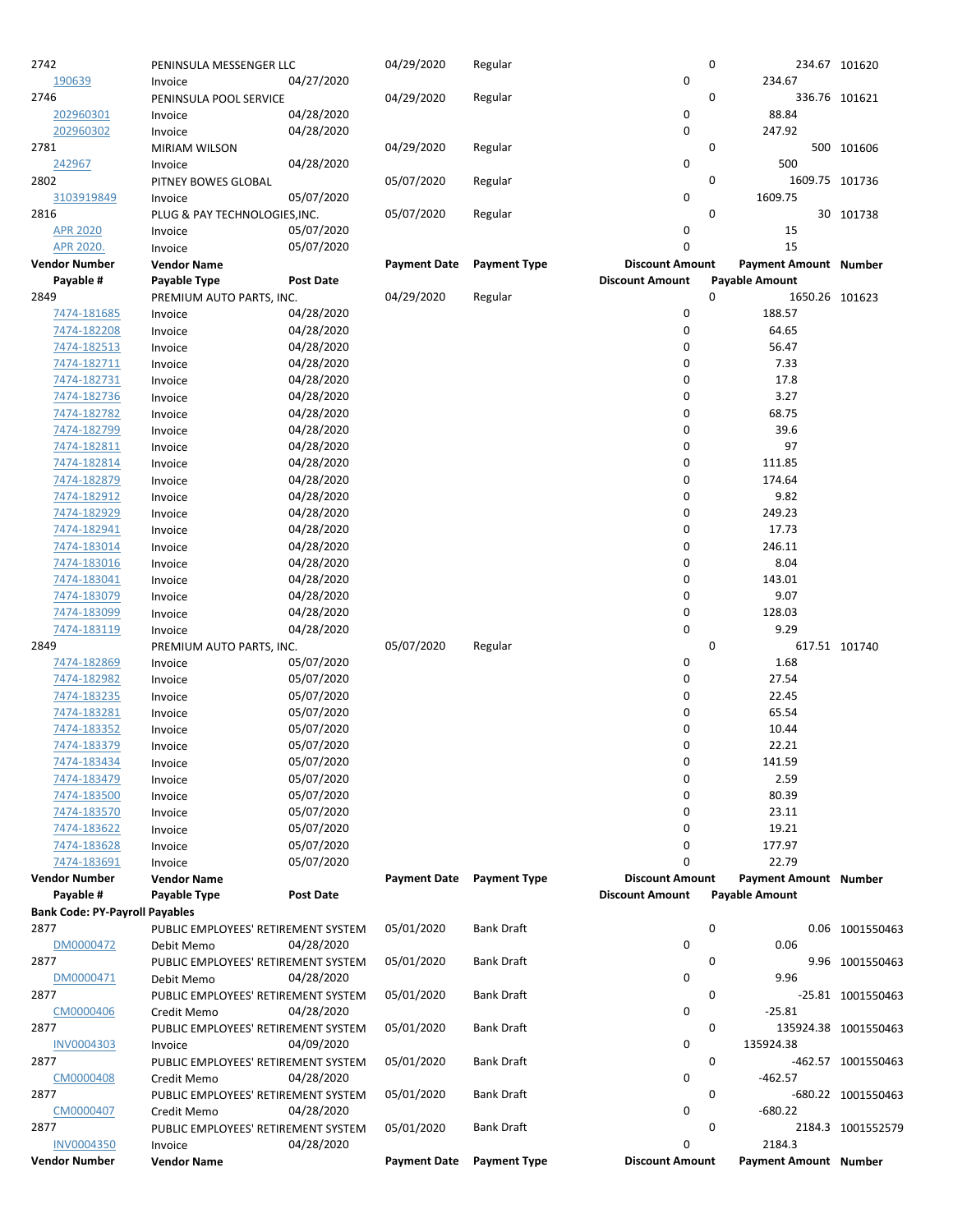| Payable #                             | Payable Type                   | <b>Post Date</b> |                     |                     | <b>Discount Amount</b> | <b>Payable Amount</b> |                |
|---------------------------------------|--------------------------------|------------------|---------------------|---------------------|------------------------|-----------------------|----------------|
| <b>Bank Code: AP-Regular Payables</b> |                                |                  |                     |                     |                        |                       |                |
| 2888                                  | PURE H20 INC.                  |                  | 04/29/2020          | Regular             |                        | 0                     | 65.54 101626   |
| 12630                                 | Invoice                        | 04/27/2020       |                     |                     | 0                      | 65.54                 |                |
| 3016                                  | ROSS RECREATION EQUIPMENT INC. |                  | 04/29/2020          | Regular             |                        | 0                     | 117.79 101628  |
| 116867                                | Invoice                        | 04/28/2020       |                     |                     | 0                      | 117.79                |                |
| <b>Vendor Number</b>                  | <b>Vendor Name</b>             |                  | <b>Payment Date</b> | <b>Payment Type</b> | <b>Discount Amount</b> | Payment Amount Number |                |
| Payable #                             | Payable Type                   | <b>Post Date</b> |                     |                     | <b>Discount Amount</b> | <b>Payable Amount</b> |                |
| <b>Bank Code: PY-Payroll Payables</b> |                                |                  |                     |                     |                        |                       |                |
| 3138                                  | SEASIDE EMPLOYEES ASSN         |                  | 04/27/2020          | Bank Draft          |                        | 0                     | 165 978245392  |
| <b>INV0004276</b>                     | Invoice                        | 04/09/2020       |                     |                     | 0                      | 165                   |                |
| 3138                                  | SEASIDE EMPLOYEES ASSN         |                  | 04/27/2020          | <b>Bank Draft</b>   |                        | 0                     |                |
|                                       |                                | 04/23/2020       |                     |                     | 0                      | 165                   | 165 978245392  |
| INV0004314                            | Invoice                        |                  |                     |                     |                        |                       |                |
| 3153                                  | SEASIDE MANAGEMENT ASSN        |                  | 04/27/2020          | <b>Bank Draft</b>   |                        | 0                     | 30 978245392   |
| INV0004317                            | Invoice                        | 04/23/2020       |                     |                     | $\mathbf 0$            | 30                    |                |
| 3153                                  | SEASIDE MANAGEMENT ASSN        |                  | 04/27/2020          | <b>Bank Draft</b>   |                        | 0                     | 30 978245392   |
| <b>INV0004279</b>                     | Invoice                        | 04/09/2020       |                     |                     | 0                      | 30                    |                |
| <b>Vendor Number</b>                  | <b>Vendor Name</b>             |                  | <b>Payment Date</b> | <b>Payment Type</b> | <b>Discount Amount</b> | Payment Amount Number |                |
| Payable #                             | Payable Type                   | <b>Post Date</b> |                     |                     | <b>Discount Amount</b> | <b>Payable Amount</b> |                |
| <b>Bank Code: AP-Regular Payables</b> |                                |                  |                     |                     |                        |                       |                |
| 3155                                  | SEASIDE HIGH SCHOOL SWIM TEAM  |                  | 05/07/2020          | Regular             |                        | 0                     | 3000 101748    |
| 3/19/20 COUNCI                        | Invoice                        | 03/24/2020       |                     |                     | 0                      | 3000                  |                |
| 3211                                  | SHERWIN-WILLIAMS CO.           |                  | 04/29/2020          | Regular             |                        | 0                     | 406.51 101631  |
| 4038-7                                | Invoice                        | 04/28/2020       |                     |                     | 0                      | 358.39                |                |
| 4055-1                                | Invoice                        | 04/28/2020       |                     |                     | 0                      | 14.37                 |                |
| 4056-9                                | Invoice                        | 04/28/2020       |                     |                     | $\mathbf 0$            | 33.75                 |                |
| 3244                                  | SLAKEY BROTHERS, INC.          |                  | 05/07/2020          | Regular             |                        | 0                     | 37.16 101749   |
| 16170016-00                           | Invoice                        | 05/07/2020       |                     |                     | 0                      | 37.16                 |                |
| 3290                                  | THE SPCA OF MONTEREY CO.       |                  | 05/07/2020          | Regular             |                        | 0                     | 3520 101756    |
| $3 - 20$                              | Invoice                        | 05/07/2020       |                     |                     | 0                      | 3520                  |                |
| 3307                                  | SAME DAY SHRED                 |                  | 04/29/2020          | Regular             |                        | 0                     | 45 101630      |
| 39516                                 | Invoice                        | 04/27/2020       |                     |                     | $\mathbf 0$            | 45                    |                |
| 3307                                  | SAME DAY SHRED                 |                  | 05/07/2020          | Regular             |                        | 0                     | 70 101746      |
| <u>39635</u>                          | Invoice                        | 05/07/2020       |                     |                     | 0                      | 25                    |                |
| 39875                                 | Invoice                        | 05/07/2020       |                     |                     | 0                      | 45                    |                |
| 3319                                  |                                |                  | 04/29/2020          | Regular             |                        | 0                     | 1078.31 101636 |
| 3442684308                            | STAPLES ADVANTAGE              | 04/23/2020       |                     |                     | 0                      | 362.99                |                |
|                                       | Invoice                        |                  |                     |                     | 0                      | 77.56                 |                |
| 3442684309                            | Invoice                        | 04/27/2020       |                     |                     |                        |                       |                |
| 3442772625                            | Invoice                        | 04/27/2020       |                     |                     | 0                      | 264.77                |                |
| 3443190222                            | Invoice                        | 04/27/2020       |                     |                     | 0                      | 68.82                 |                |
| 3443301144                            | Invoice                        | 04/27/2020       |                     |                     | 0                      | 39.26                 |                |
| 3444813563                            | Invoice                        | 04/27/2020       |                     |                     | 0                      | 156.63                |                |
| 3444862996                            | Invoice                        | 04/27/2020       |                     |                     | 0                      | 373.05                |                |
| 7306129877                            | Credit Memo                    | 03/18/2020       |                     |                     | $\mathbf 0$            | $-264.77$             |                |
| 3319                                  | STAPLES ADVANTAGE              |                  | 05/07/2020          | Regular             |                        | 0                     | 472.39 101750  |
| 3439618329                            | Credit Memo                    | 02/18/2020       |                     |                     | 0                      | $-39.31$              |                |
| 3441839576                            | Invoice                        | 05/07/2020       |                     |                     | 0                      | 286.52                |                |
| 3444862995                            | Invoice                        | 05/07/2020       |                     |                     | 0                      | 20.19                 |                |
| 3445089334                            | Invoice                        | 05/07/2020       |                     |                     | 0                      | 191.34                |                |
| 3445330410                            | Invoice                        | 05/07/2020       |                     |                     | 0                      | 13.65                 |                |
| 3397                                  | PETER K. FICHTNER              |                  | 05/07/2020          | Regular             |                        | 0                     | 1955.8 101735  |
| 10096                                 | Invoice                        | 05/07/2020       |                     |                     | 0                      | 235.8                 |                |
| 10099                                 | Invoice                        | 05/07/2020       |                     |                     | 0                      | 1720                  |                |
| 3595                                  | VAPOR CLEANERS, INC.           |                  | 04/29/2020          | Regular             |                        | 0                     | 67.83 101646   |
| 03-012252                             | Invoice                        | 03/17/2020       |                     |                     | 0                      | 10.71                 |                |
| 03-012253                             | Invoice                        | 04/27/2020       |                     |                     | 0                      | 24.48                 |                |
| 03-012254                             | Invoice                        | 04/27/2020       |                     |                     | 0                      | 32.64                 |                |
| 3681                                  | WELLS FARGO BANK N.A.          |                  | 05/07/2020          | Regular             |                        | 0                     | 2500 101765    |
| 1833620                               | Invoice                        | 05/07/2020       |                     |                     | 0                      | 2500                  |                |
| 3785                                  | ZAP MANUFACTURING INC.         |                  | 04/29/2020          | Regular             |                        | 0                     | 726.44 101653  |
| <u>3492</u>                           | Invoice                        | 04/28/2020       |                     |                     | 0                      | 726.44                |                |
| 3851                                  | <b>BOUND TREE MEDICAL, LLC</b> |                  | 04/29/2020          | Regular             |                        | 0                     | 87.95 101556   |
| 83583365                              | Invoice                        | 04/27/2020       |                     |                     | 0                      | 87.95                 |                |
| 3851                                  | <b>BOUND TREE MEDICAL, LLC</b> |                  | 05/07/2020          | Regular             |                        | 0                     | 174.69 101667  |
| 83602100                              | Invoice                        | 05/07/2020       |                     |                     | 0                      | 174.69                |                |
| 4034                                  |                                |                  |                     |                     |                        | 0                     | 1587.94 101669 |
|                                       | CDW GOVERNMENT, INC.           |                  | 05/07/2020          | Regular             | 0                      | 1587.94               |                |
| <b>XPW6948</b>                        | Invoice                        | 05/07/2020       |                     |                     |                        |                       |                |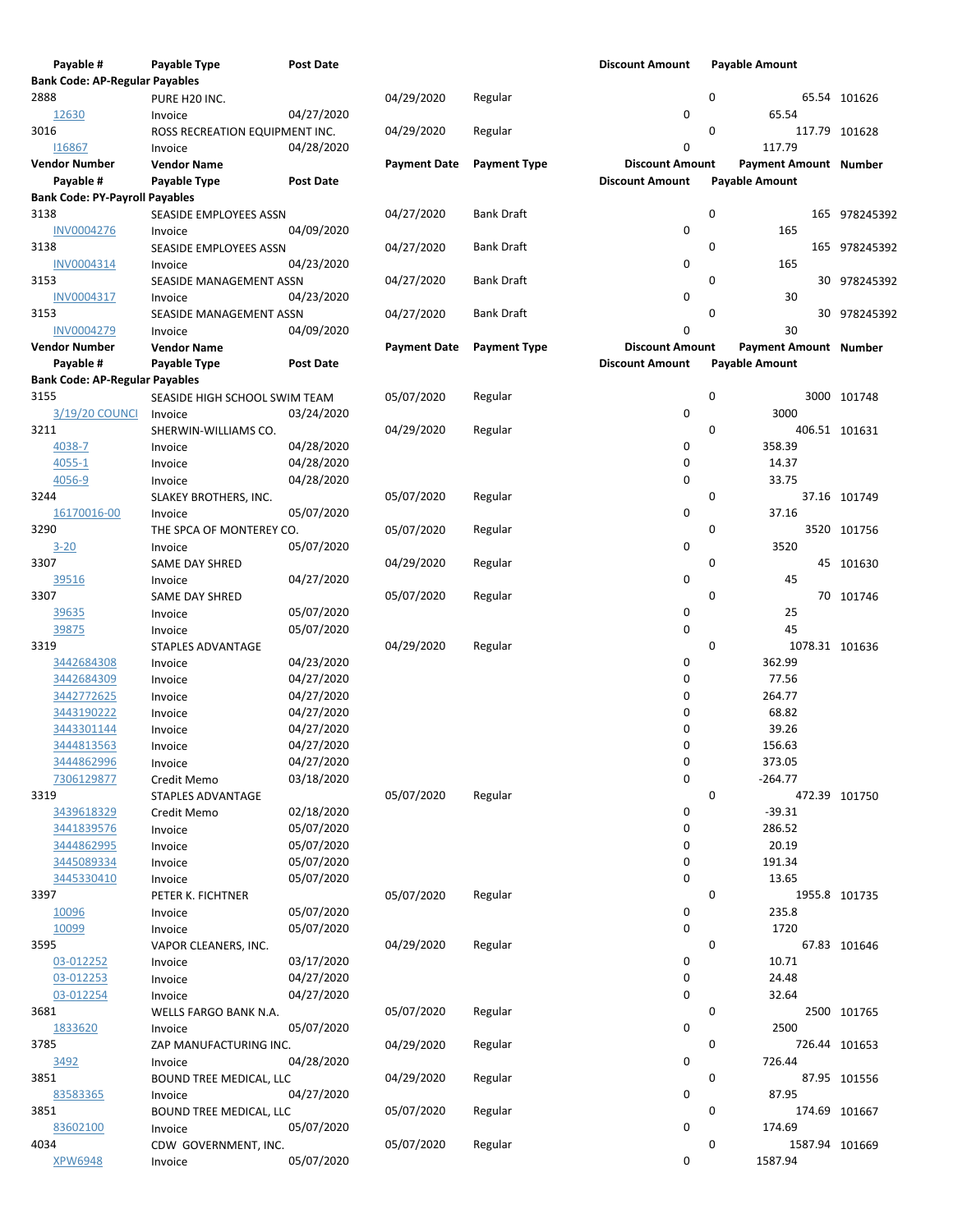| <b>Vendor Number</b> | <b>Vendor Name</b>                |                          | <b>Payment Date</b> | <b>Payment Type</b> | <b>Discount Amount</b> | <b>Payment Amount Number</b> |               |
|----------------------|-----------------------------------|--------------------------|---------------------|---------------------|------------------------|------------------------------|---------------|
| Payable #            | Payable Type                      | <b>Post Date</b>         |                     |                     | <b>Discount Amount</b> | <b>Payable Amount</b>        |               |
| 4040                 | STEPHEN BROWN ASSOCIATES, INC.    |                          | 05/07/2020          | Regular             |                        | 0                            | 6500 101751   |
| 1471                 | Invoice                           | 05/07/2020               |                     |                     | $\pmb{0}$              | 6500                         |               |
| 4106                 | BAY REPROGRAPHIC & SUPPLY, INC.   |                          | 04/29/2020          | Regular             |                        | 0                            | 379.1 101555  |
| 395181               | Invoice                           | 04/27/2020               |                     |                     | 0                      | 379.1                        |               |
| 4121                 | MONTEREY COUNTY HEALTH DEPT.      |                          | 05/07/2020          | Regular             |                        | 0                            | 300 101724    |
| <b>SEA-PD 20-02</b>  | Invoice                           | 05/07/2020               |                     |                     | 0                      | 300                          |               |
| 4169                 | <b>ALBERT WEISFUSS</b>            |                          | 04/29/2020          | Regular             |                        | 0                            | 975 101546    |
| 000360               | Invoice                           | 04/28/2020               |                     |                     | 0                      | 150                          |               |
| 000361               | Invoice                           | 04/28/2020               |                     |                     | 0                      | 75                           |               |
| 000362               | Invoice                           | 04/28/2020               |                     |                     | 0                      | 225                          |               |
| 000363               | Invoice                           | 04/28/2020               |                     |                     | 0                      | 300                          |               |
| 000364               | Invoice                           | 04/28/2020               |                     |                     | 0                      | 225                          |               |
| 4222                 | HARRIS & ASSOCIATES, INC.         |                          | 04/29/2020          | Regular             |                        | 0<br>183057.85 101584        |               |
| 44273                | Invoice                           | 04/28/2020               |                     |                     | 0                      | 183057.85                    |               |
| 4222                 | HARRIS & ASSOCIATES, INC.         |                          | 04/29/2020          | Regular             |                        | 0                            | 12895 101585  |
| 44288                | Invoice                           | 04/28/2020               |                     |                     | 0                      | 12895                        |               |
| 4222                 | HARRIS & ASSOCIATES, INC.         |                          | 04/29/2020          | Regular             |                        | 0<br>16917.5 101586          |               |
| 44289                | Invoice                           | 04/28/2020               |                     |                     | 0                      | 16917.5                      |               |
| 4417                 | VALLEY SAW & GARDEN EQUIPMENT LLC |                          | 04/29/2020          | Regular             |                        | 0                            | 290.03 101645 |
| 224995               | Invoice                           | 04/28/2020               |                     |                     | 0                      | 290.03                       |               |
| 4417                 | VALLEY SAW & GARDEN EQUIPMENT LLC |                          | 05/07/2020          | Regular             |                        | 0                            | 45.88 101762  |
| 228526               | Invoice                           | 05/07/2020               |                     |                     | 0                      | 45.88                        |               |
| 4425                 | MONTEREY AUTO SUPPLY              |                          | 04/29/2020          | Regular             |                        | 0<br>2591.21 101610          |               |
| 700530               | Credit Memo                       | 04/28/2020               |                     |                     | 0                      | $-19.67$                     |               |
| 709840               | Invoice                           | 04/28/2020               |                     |                     | 0                      | 105                          |               |
| 712193               | Invoice                           | 04/28/2020               |                     |                     | 0                      | 37.05                        |               |
| 712438               | Invoice                           | 04/28/2020               |                     |                     | 0                      | 32.63                        |               |
| 712567               | Invoice                           | 04/28/2020               |                     |                     | 0                      | 118.9                        |               |
| 712570               | Invoice                           | 04/28/2020               |                     |                     | 0                      | 445.14                       |               |
| 712891               | Invoice                           | 04/28/2020               |                     |                     | 0                      | 95.58                        |               |
| 713006               | Invoice                           | 04/28/2020               |                     |                     | 0                      | 198.04                       |               |
| 713041               | Credit Memo                       | 04/28/2020               |                     |                     | 0                      | $-65$                        |               |
| 713338               | Invoice                           | 04/28/2020               |                     |                     | 0                      | 443.71                       |               |
| 713354               | Invoice                           | 04/28/2020               |                     |                     | 0                      | 336.36                       |               |
| 713358               | Invoice                           | 04/28/2020               |                     |                     | 0                      | 266.88                       |               |
| 713584               | Invoice                           | 04/28/2020               |                     |                     | 0                      | 370.07                       |               |
| 714299               | Invoice                           | 04/28/2020               |                     |                     | 0                      | 83.84                        |               |
| 714420               | Invoice                           | 04/28/2020               |                     |                     | 0                      | 142.68                       |               |
| 4425                 | MONTEREY AUTO SUPPLY              |                          | 05/07/2020          | Regular             |                        | 0<br>1435.74 101720          |               |
| 715931               |                                   | 05/07/2020               |                     |                     | 0                      | 209.79                       |               |
| 715935               | Invoice                           | 05/07/2020               |                     |                     | 0                      | 133.91                       |               |
| 715936               | Invoice                           | 05/07/2020               |                     |                     | 0                      | 213.07                       |               |
|                      | Invoice                           | 05/07/2020               |                     |                     | 0                      | 16.14                        |               |
| 717144               | Invoice                           |                          |                     |                     | 0                      | 16.06                        |               |
| 717145               | Invoice                           | 05/07/2020               |                     |                     | 0                      |                              |               |
| 717259               | Invoice                           | 05/07/2020<br>05/07/2020 |                     |                     | 0                      | 104.33                       |               |
| 717601               | Invoice                           |                          |                     |                     | 0                      | 102.9                        |               |
| 717605               | Invoice                           | 05/07/2020               |                     |                     |                        | 389.6                        |               |
| 717661               | Invoice                           | 05/07/2020               |                     |                     | 0                      | 7.22                         |               |
| 717666               | Invoice                           | 05/07/2020               |                     |                     | 0                      | 25.67                        |               |
| 717814               | Invoice                           | 05/07/2020               |                     |                     | 0                      | 9.82                         |               |
| 718208               | Invoice                           | 05/07/2020               |                     |                     | 0                      | 149.29                       |               |
| 718224               | Invoice                           | 05/07/2020               |                     |                     | 0                      | 24.59                        |               |
| 718398               | Invoice                           | 05/07/2020               |                     |                     | 0                      | 13.31                        |               |
| <b>Vendor Number</b> | <b>Vendor Name</b>                |                          | <b>Payment Date</b> | <b>Payment Type</b> | <b>Discount Amount</b> | <b>Payment Amount Number</b> |               |
| Payable #            | Payable Type                      | Post Date                |                     |                     | <b>Discount Amount</b> | <b>Payable Amount</b>        |               |
| 718958               | Invoice                           | 05/07/2020               |                     |                     | 0                      | 20.04                        |               |
| 4449                 | <b>REED &amp; GRAHAM</b>          |                          | 04/29/2020          | Regular             |                        | 0                            | 636.93 101627 |
| 970301               | Invoice                           | 04/18/2020               |                     |                     | 0                      | 636.93                       |               |
| 4459                 | ELEVATOR SERVICE COMPANY, INC.    |                          | 04/29/2020          | Regular             |                        | 0                            | 1560 101571   |
| 27334 J6080          | Invoice                           | 04/28/2020               |                     |                     | 0                      | 1225                         |               |
| 27335 J5420          | Invoice                           | 04/28/2020               |                     |                     | 0                      | 335                          |               |
| 4487                 | PACIFIC TELEMANAGEMENT SERVICES   |                          | 05/07/2020          | Regular             |                        | 0                            | 131 101734    |
| 2042821              | Invoice                           | 05/07/2020               |                     |                     | 0                      | 103                          |               |
| 2042845              | Invoice                           | 05/07/2020               |                     |                     | 0                      | 28                           |               |
| 4560                 | <b>CONTE'S GENERATOR SERVICE</b>  |                          | 04/29/2020          | Regular             |                        | 0                            | 1200 101560   |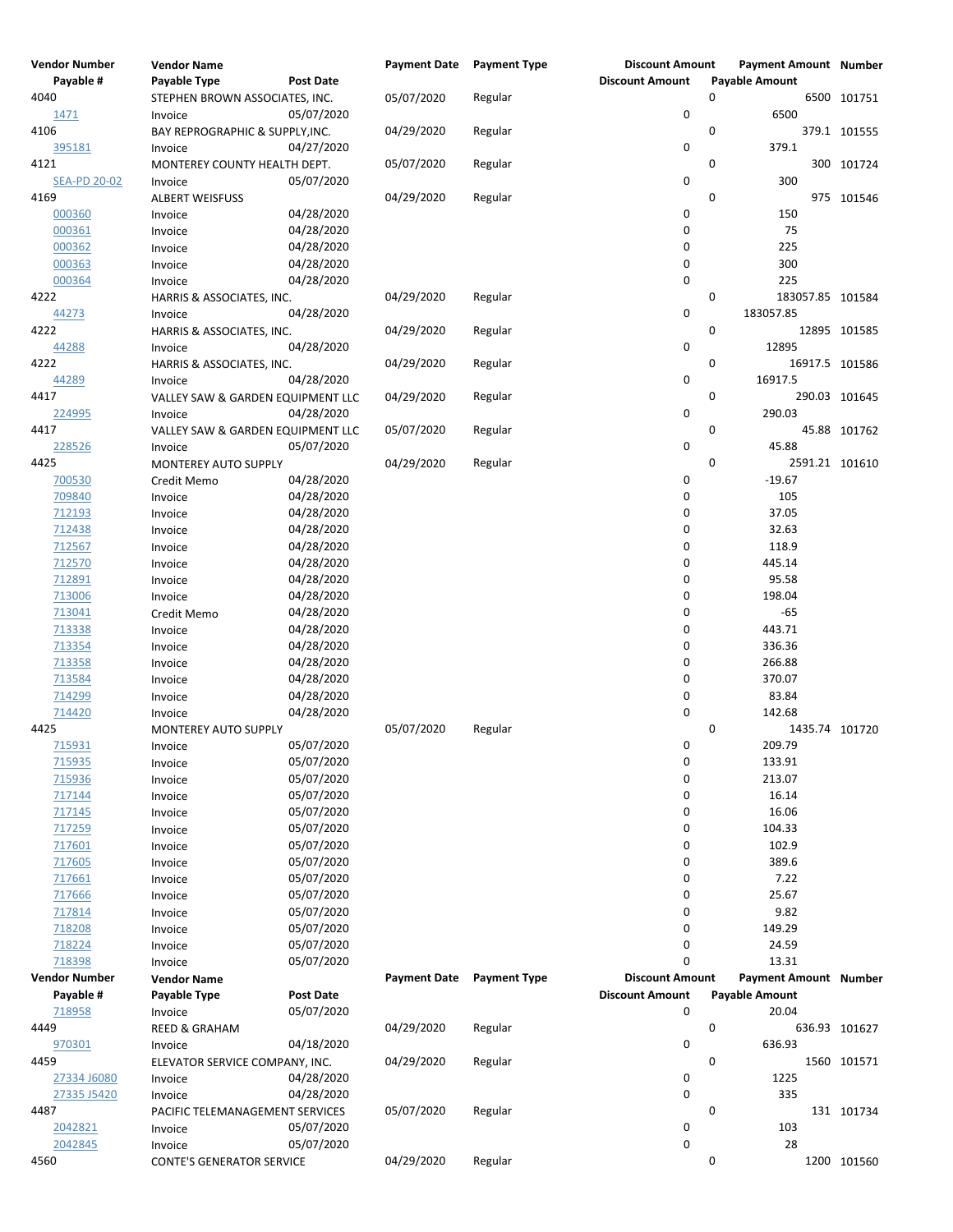| 83400                                 | Invoice                          | 04/28/2020       |                     |                     | 0                      | 1200                          |                        |
|---------------------------------------|----------------------------------|------------------|---------------------|---------------------|------------------------|-------------------------------|------------------------|
| 4670                                  | TREASURER -- COUNTY OF MONTEREY  |                  | 04/29/2020          | Regular             |                        | 0<br>2711.73 101640           |                        |
| 20-000109                             | Invoice                          | 04/27/2020       |                     |                     | 0                      | 2711.73                       |                        |
| 4670                                  | TREASURER -- COUNTY OF MONTEREY  |                  | 05/07/2020          | Regular             |                        | 0<br>2764.08 101759           |                        |
| 20-000206                             | Invoice                          | 05/07/2020       |                     |                     | 0                      | 2764.08                       |                        |
|                                       |                                  |                  |                     |                     |                        | 0                             |                        |
| 4892                                  | <b>EDGES ELECTRICAL GROUP</b>    |                  | 04/29/2020          | Regular             |                        | 2837.82 101570                |                        |
| S4887952.001                          | Invoice                          | 04/28/2020       |                     |                     | 0                      | 1493.39                       |                        |
| S4900200.001                          | Invoice                          | 04/28/2020       |                     |                     | 0                      | 42.08                         |                        |
| S4900982.001                          | Invoice                          | 04/28/2020       |                     |                     | 0                      | 755.74                        |                        |
| S4904691.001                          | Invoice                          | 04/28/2020       |                     |                     | 0                      | 28.24                         |                        |
| S4904756.001                          | Credit Memo                      | 04/28/2020       |                     |                     | $\mathbf 0$            | $-15.1$                       |                        |
|                                       |                                  |                  |                     |                     |                        |                               |                        |
| S4905938.001                          | Invoice                          | 04/28/2020       |                     |                     | 0                      | 11.26                         |                        |
| S4906411.001                          | Invoice                          | 04/28/2020       |                     |                     | 0                      | 162.65                        |                        |
| S4906411.002                          | Invoice                          | 04/28/2020       |                     |                     | 0                      | 16.66                         |                        |
| S4908153.001                          | Invoice                          | 04/28/2020       |                     |                     | 0                      | 65.48                         |                        |
| S4908153.002                          | Invoice                          | 04/28/2020       |                     |                     | $\mathbf 0$            | 126.51                        |                        |
| <u>54916749.001</u>                   | Invoice                          | 04/28/2020       |                     |                     | 0                      | 86.49                         |                        |
|                                       |                                  |                  |                     |                     |                        |                               |                        |
| S4917440.001                          | Invoice                          | 04/28/2020       |                     |                     | 0                      | 64.42                         |                        |
| 4896                                  | DEPARTMENT OF JUSTICE            |                  | 04/29/2020          | Regular             |                        | 0                             | 994 101567             |
| 443857                                | Invoice                          | 04/27/2020       |                     |                     | 0                      | 866                           |                        |
| 444490                                | Invoice                          | 04/27/2020       |                     |                     | 0                      | 128                           |                        |
| <b>Vendor Number</b>                  | <b>Vendor Name</b>               |                  | <b>Payment Date</b> | <b>Payment Type</b> | <b>Discount Amount</b> | <b>Payment Amount Number</b>  |                        |
| Payable #                             | Payable Type                     | <b>Post Date</b> |                     |                     | <b>Discount Amount</b> | <b>Payable Amount</b>         |                        |
|                                       |                                  |                  |                     |                     |                        |                               |                        |
| <b>Bank Code: PY-Payroll Payables</b> |                                  |                  |                     |                     |                        |                               |                        |
| 4920                                  | ICMA RETIREMENT TRUST-457        |                  | 05/08/2020          | <b>Bank Draft</b>   |                        | 0                             | 757.95 2336753348      |
| INV0004384                            | Invoice                          | 05/07/2020       |                     |                     | 0                      | 757.95                        |                        |
| 4920                                  | ICMA RETIREMENT TRUST-457        |                  | 05/08/2020          | <b>Bank Draft</b>   |                        | 0                             | 35718.09 2336753348    |
| <b>INV0004386</b>                     | Invoice                          | 05/07/2020       |                     |                     | 0                      | 35718.09                      |                        |
| <b>Vendor Number</b>                  | <b>Vendor Name</b>               |                  | <b>Payment Date</b> | <b>Payment Type</b> | <b>Discount Amount</b> | Payment Amount Number         |                        |
|                                       |                                  |                  |                     |                     |                        |                               |                        |
| Payable #                             | Payable Type                     | <b>Post Date</b> |                     |                     | <b>Discount Amount</b> | <b>Payable Amount</b>         |                        |
| <b>Bank Code: AP-Regular Payables</b> |                                  |                  |                     |                     |                        |                               |                        |
| 5038                                  | THE VILLAGE PROJECT, INC.        |                  | 05/07/2020          | Regular             |                        | $\mathbf 0$<br>1751.09 101757 |                        |
| <b>MAR 2020</b>                       | Invoice                          | 05/07/2020       |                     |                     | $\mathbf 0$            | 1751.09                       |                        |
| <b>Vendor Number</b>                  | <b>Vendor Name</b>               |                  | <b>Payment Date</b> | <b>Payment Type</b> | <b>Discount Amount</b> | Payment Amount Number         |                        |
| Payable #                             | Payable Type                     | <b>Post Date</b> |                     |                     | <b>Discount Amount</b> | <b>Payable Amount</b>         |                        |
|                                       |                                  |                  |                     |                     |                        |                               |                        |
| <b>Bank Code: PY-Payroll Payables</b> |                                  |                  |                     |                     |                        |                               |                        |
| 5144                                  | STATE OF CALIFORNIA              |                  | 05/08/2020          | <b>Bank Draft</b>   |                        | 0                             | 21012.51 0-992-866-848 |
| <b>INV0004390</b>                     | Invoice                          | 05/07/2020       |                     |                     | 0                      | 21012.51                      |                        |
| <b>Vendor Number</b>                  | <b>Vendor Name</b>               |                  | <b>Payment Date</b> | <b>Payment Type</b> | <b>Discount Amount</b> | Payment Amount Number         |                        |
| Payable #                             | Payable Type                     | <b>Post Date</b> |                     |                     | <b>Discount Amount</b> | <b>Payable Amount</b>         |                        |
|                                       |                                  |                  |                     |                     |                        |                               |                        |
| <b>Bank Code: AP-Regular Payables</b> |                                  |                  |                     |                     |                        |                               |                        |
| 5198                                  | <b>GOLDEN STATE PORTABLES</b>    |                  | 04/29/2020          | Regular             |                        | 0                             | 683.99 101579          |
| 42747                                 | Invoice                          | 04/28/2020       |                     |                     | 0                      | 553.63                        |                        |
| 42748                                 | Invoice                          | 04/28/2020       |                     |                     | 0                      | 130.36                        |                        |
| Vendor Number                         | <b>Vendor Name</b>               |                  | <b>Payment Date</b> | <b>Payment Type</b> | <b>Discount Amount</b> | Payment Amount Number         |                        |
| Payable #                             | Payable Type                     | Post Date        |                     |                     | <b>Discount Amount</b> | <b>Payable Amount</b>         |                        |
|                                       |                                  |                  |                     |                     |                        |                               |                        |
| <b>Bank Code: PY-Payroll Payables</b> |                                  |                  |                     |                     |                        |                               |                        |
| 5264                                  | RABOBANK, N.A.                   |                  | 05/08/2020          | <b>Bank Draft</b>   |                        | 0                             | 16455 270052963834     |
| INV0004392                            | Invoice                          | 05/07/2020       |                     |                     | 0                      | 16455                         |                        |
| 5264                                  | RABOBANK, N.A.                   |                  | 05/08/2020          | <b>Bank Draft</b>   |                        | 0                             | 55537 270052963834     |
| INV0004391                            | Invoice                          | 05/07/2020       |                     |                     | 0                      | 55537                         |                        |
| 5266                                  |                                  |                  | 04/27/2020          | <b>Bank Draft</b>   |                        | 0                             |                        |
|                                       | <b>INTL ASSOC OF FIREFIGHTER</b> |                  |                     |                     |                        |                               | 1100 978245392         |
| INV0004315                            | Invoice                          | 04/23/2020       |                     |                     | 0                      | 1100                          |                        |
| 5266                                  | INTL ASSOC OF FIREFIGHTER        |                  | 04/27/2020          | <b>Bank Draft</b>   |                        | 0                             | 1100 978245392         |
| <b>INV0004277</b>                     | Invoice                          | 04/09/2020       |                     |                     | 0                      | 1100                          |                        |
| 5267                                  | <b>SEASIDE POLICE</b>            |                  | 04/27/2020          | <b>Bank Draft</b>   |                        | 0                             | 2310 978245392         |
| INV0004316                            | Invoice                          | 04/23/2020       |                     |                     | 0                      | 2310                          |                        |
|                                       |                                  |                  |                     |                     |                        |                               |                        |
| 5267                                  | <b>SEASIDE POLICE</b>            |                  | 04/27/2020          | <b>Bank Draft</b>   |                        | 0                             | 2310 978245392         |
| <b>INV0004278</b>                     | Invoice                          | 04/09/2020       |                     |                     | 0                      | 2310                          |                        |
| <b>Vendor Number</b>                  | <b>Vendor Name</b>               |                  | <b>Payment Date</b> | <b>Payment Type</b> | <b>Discount Amount</b> | <b>Payment Amount Number</b>  |                        |
| Payable #                             | Payable Type                     | <b>Post Date</b> |                     |                     | <b>Discount Amount</b> | <b>Payable Amount</b>         |                        |
| <b>Bank Code: AP-Regular Payables</b> |                                  |                  |                     |                     |                        |                               |                        |
|                                       |                                  |                  |                     |                     |                        |                               |                        |
| 5282                                  | SQUARERIGGER, INC.               |                  | 04/29/2020          | Regular             |                        | 0                             | 1094 101635            |
| 00015392                              |                                  |                  |                     |                     |                        |                               |                        |
|                                       | Invoice                          | 04/28/2020       |                     |                     | 0                      | 1094                          |                        |
| 5405                                  | DUKE'S ROOT CONTROL, INC.        |                  | 04/29/2020          | Regular             |                        | 0<br>12272.78 101569          |                        |
| 16951                                 | Invoice                          | 04/28/2020       |                     |                     | 0                      | 12272.78                      |                        |
| Vendor Number                         | <b>Vendor Name</b>               |                  | <b>Payment Date</b> | <b>Payment Type</b> | <b>Discount Amount</b> | Payment Amount Number         |                        |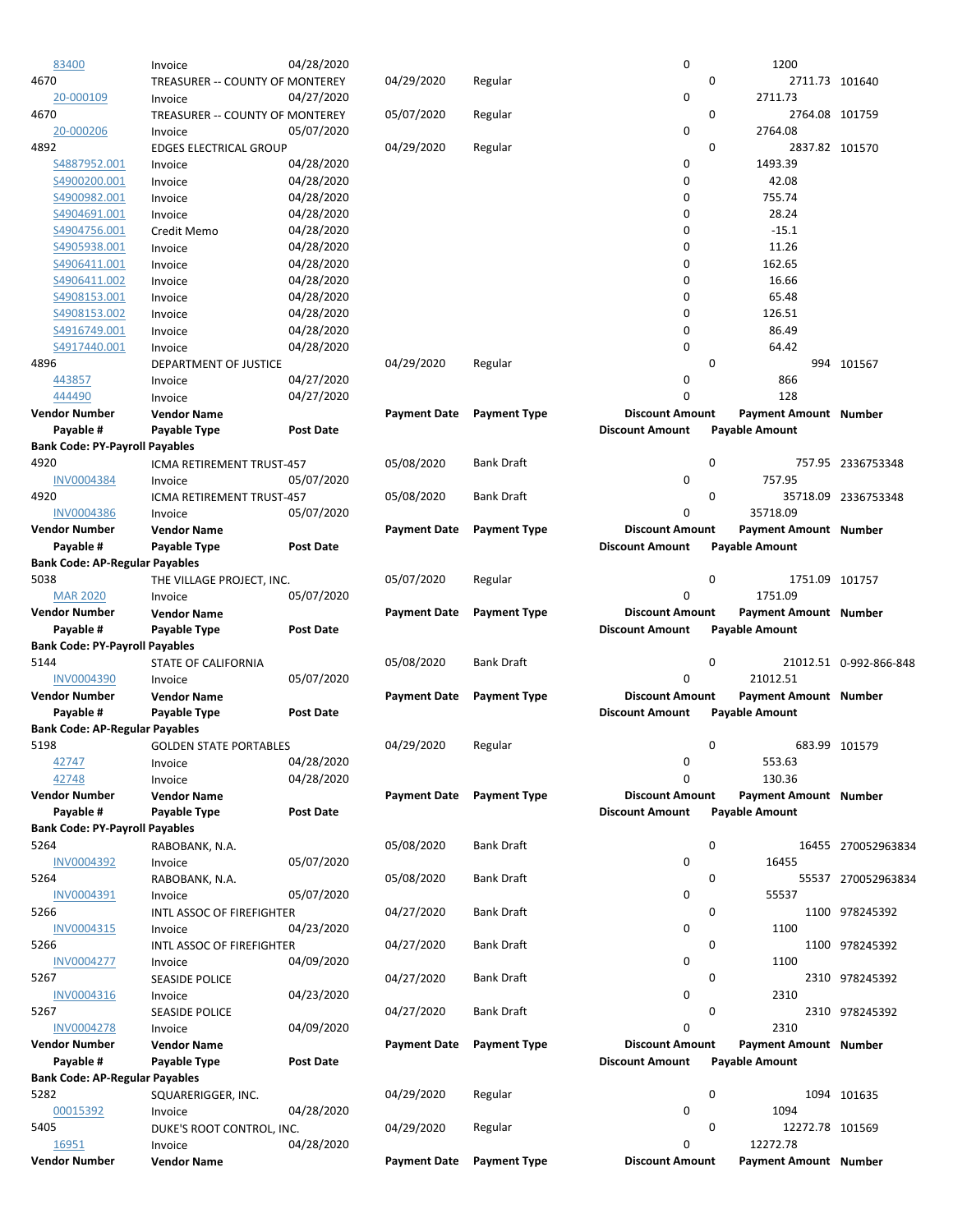|      | Payable #                             | Payable Type                        | <b>Post Date</b> |                     |                     | <b>Discount Amount</b> |           | <b>Payable Amount</b>        |                     |
|------|---------------------------------------|-------------------------------------|------------------|---------------------|---------------------|------------------------|-----------|------------------------------|---------------------|
|      | <b>Bank Code: PY-Payroll Payables</b> |                                     |                  |                     |                     |                        |           |                              |                     |
| 5476 |                                       | <b>GUARDIAN</b>                     |                  | 05/08/2020          | <b>Bank Draft</b>   |                        | 0         |                              | 2966.5 158888154867 |
|      | <b>INV0004398</b>                     | Invoice                             | 05/07/2020       |                     |                     | 0                      |           | 2966.5                       |                     |
|      | <b>Vendor Number</b>                  | <b>Vendor Name</b>                  |                  | <b>Payment Date</b> | <b>Payment Type</b> | <b>Discount Amount</b> |           | Payment Amount Number        |                     |
|      | Payable #                             | Payable Type                        | <b>Post Date</b> |                     |                     | <b>Discount Amount</b> |           | <b>Payable Amount</b>        |                     |
|      | <b>Bank Code: AP-Regular Payables</b> |                                     |                  |                     |                     |                        |           |                              |                     |
| 5523 |                                       | ADVANCE WATER ENGINEERING, INC.     |                  | 05/07/2020          | Regular             |                        | $\pmb{0}$ |                              | 266.25 101655       |
|      | 14371                                 | Invoice                             | 05/07/2020       |                     |                     | 0                      |           | 266.25                       |                     |
|      | <b>Vendor Number</b>                  | <b>Vendor Name</b>                  |                  | <b>Payment Date</b> | <b>Payment Type</b> | <b>Discount Amount</b> |           | <b>Payment Amount Number</b> |                     |
|      | Payable #                             | Payable Type                        | <b>Post Date</b> |                     |                     | <b>Discount Amount</b> |           | <b>Payable Amount</b>        |                     |
|      | <b>Bank Code: PY-Payroll Payables</b> |                                     |                  |                     |                     |                        |           |                              |                     |
| 5539 |                                       |                                     |                  | 05/01/2020          | <b>Bank Draft</b>   |                        | 0         |                              | 205.95 443831       |
|      |                                       | AFLAC                               |                  |                     |                     | 0                      |           | 205.95                       |                     |
|      | <b>INV0004326</b>                     | Invoice                             | 04/23/2020       |                     |                     |                        | 0         |                              |                     |
| 5539 |                                       | AFLAC                               |                  | 05/01/2020          | <b>Bank Draft</b>   |                        |           |                              | 121.37 443831       |
|      | <b>INV0004290</b>                     | Invoice                             | 04/09/2020       |                     |                     | 0                      |           | 121.37                       |                     |
| 5539 |                                       | AFLAC                               |                  | 05/01/2020          | <b>Bank Draft</b>   |                        | 0         |                              | 205.98 443831       |
|      | INV0004291                            | Invoice                             | 04/09/2020       |                     |                     | 0                      |           | 205.98                       |                     |
| 5539 |                                       | AFLAC                               |                  | 05/01/2020          | <b>Bank Draft</b>   |                        | 0         |                              | 121.35 443831       |
|      | <b>INV0004325</b>                     | Invoice                             | 04/23/2020       |                     |                     | 0                      |           | 121.35                       |                     |
| 5705 |                                       | PUBLIC AGENCY RETIREMENT SERVICES   |                  | 05/07/2020          | Regular             |                        | 0         | 1164.81 19114                |                     |
|      | <b>INV0004396</b>                     | Invoice                             | 05/07/2020       |                     |                     | 0                      |           | 750                          |                     |
|      | INV0004397                            | Invoice                             | 05/07/2020       |                     |                     | 0                      |           | 414.81                       |                     |
|      | <b>Vendor Number</b>                  | <b>Vendor Name</b>                  |                  | <b>Payment Date</b> | <b>Payment Type</b> | <b>Discount Amount</b> |           | Payment Amount Number        |                     |
|      | Payable #                             | Payable Type                        | <b>Post Date</b> |                     |                     | <b>Discount Amount</b> |           | <b>Payable Amount</b>        |                     |
|      | <b>Bank Code: AP-Regular Payables</b> |                                     |                  |                     |                     |                        |           |                              |                     |
| 5820 |                                       | ZARCOS TREE SERVICE                 |                  | 05/07/2020          | Regular             |                        | 0         |                              | 9450 101767         |
| 2300 |                                       | Invoice                             | 05/07/2020       |                     |                     | 0                      |           | 4950                         |                     |
| 2301 |                                       | Invoice                             | 05/07/2020       |                     |                     | 0                      |           | 1250                         |                     |
| 2302 |                                       | Invoice                             | 05/07/2020       |                     |                     | 0                      |           | 3250                         |                     |
| 5873 |                                       | UNITED SITE SERVICES, INC.          |                  | 04/29/2020          | Regular             |                        | 0         | 18602.26 101644              |                     |
|      | 114-10068326                          | Invoice                             | 04/28/2020       |                     |                     | 0                      |           | 279.68                       |                     |
|      | 114-10068444                          | Invoice                             | 04/28/2020       |                     |                     | 0                      |           | 54.26                        |                     |
|      | 114-9974482                           | Invoice                             | 04/27/2020       |                     |                     | 0                      |           | 2609.76                      |                     |
|      | 114-9974499                           | Invoice                             | 04/27/2020       |                     |                     | 0                      |           | 2609.76                      |                     |
|      | 114-9974522                           | Invoice                             | 04/27/2020       |                     |                     | 0                      |           | 2609.76                      |                     |
|      | 114-9974566                           | Invoice                             | 04/28/2020       |                     |                     | 0                      |           | 5219.52                      |                     |
|      | 114-9975723                           | Invoice                             | 04/28/2020       |                     |                     | 0                      |           | 5219.52                      |                     |
| 5969 |                                       | <b>FASTENAL COMPANY</b>             |                  | 04/29/2020          | Regular             |                        | 0         | 3755.83 101576               |                     |
|      | <b>CASEA98174</b>                     | Invoice                             | 04/28/2020       |                     |                     | 0                      |           | 698.25                       |                     |
|      | <b>CASEA98187</b>                     | Invoice                             | 04/28/2020       |                     |                     | 0                      |           | 26.5                         |                     |
|      | <b>CASEA98192</b>                     | Invoice                             | 04/28/2020       |                     |                     | 0                      |           | 26.3                         |                     |
|      | <b>CASEA98225</b>                     | Invoice                             | 04/28/2020       |                     |                     | 0                      |           | 2736.71                      |                     |
|      | <b>CASEA98272</b>                     | Invoice                             | 04/28/2020       |                     |                     | 0                      |           | 36.9                         |                     |
|      | <b>CASEA98547</b>                     |                                     | 04/28/2020       |                     |                     | 0                      |           | 51.53                        |                     |
|      | <b>CASEA98552</b>                     | Invoice                             |                  |                     |                     | 0                      |           | 179.64                       |                     |
| 6017 |                                       | Invoice                             | 04/28/2020       | 04/29/2020          |                     |                        |           |                              |                     |
|      |                                       | <b>AIRTEC SERVICE</b>               |                  |                     | Regular             |                        | 0         | 5457                         | 5457 101545         |
|      | 12945                                 | Invoice                             | 04/28/2020       |                     |                     | 0                      | 0         |                              |                     |
| 6017 |                                       | <b>AIRTEC SERVICE</b>               |                  | 05/07/2020          | Regular             |                        |           |                              | 1635 101656         |
|      | 13078                                 | Invoice                             | 05/07/2020       |                     |                     | 0                      |           | 296                          |                     |
|      | 13152                                 | Invoice                             | 05/07/2020       |                     |                     | 0                      |           | 1339                         |                     |
| 6088 |                                       | MONTEREY FIRE EXTINGUISHER, INC.    |                  | 04/29/2020          | Regular             |                        | 0         |                              | 458 101613          |
|      | 75342                                 | Invoice                             | 04/27/2020       |                     |                     | 0                      |           | 458                          |                     |
| 6162 |                                       | PLAYCORE WISCONSIN INC              |                  | 05/07/2020          | Regular             |                        | 0         | 3731.22 101737               |                     |
|      | <b>PWSVI-5468</b>                     | Invoice                             | 05/07/2020       |                     |                     | 0                      |           | 2193.88                      |                     |
|      | <b>PWSVI-5506</b>                     | Invoice                             | 05/07/2020       |                     |                     | 0                      |           | 1537.34                      |                     |
| 6172 |                                       | LEXISNEXIS RISK DATA MANGEMENT INC. |                  | 04/29/2020          | Regular             |                        | 0         |                              | 150 101599          |
|      | 1035416-20200331Invoice               |                                     | 04/27/2020       |                     |                     | 0                      |           | 150                          |                     |
| 6193 |                                       | <b>PURCHASE POWER</b>               |                  | 04/29/2020          | Regular             |                        | 0         |                              | 67.83 101625        |
|      | <b>INV0004346</b>                     | Invoice                             | 04/27/2020       |                     |                     | 0                      |           | 67.83                        |                     |
| 6197 |                                       | U.S. BANK EQUIPMENT FINANCE         |                  | 04/29/2020          | Regular             |                        | 0         |                              | 197.31 101642       |
|      | 411812878                             | Invoice                             | 04/27/2020       |                     |                     | 0                      |           | 197.31                       |                     |
| 6197 |                                       | U.S. BANK EQUIPMENT FINANCE         |                  | 05/07/2020          | Regular             |                        | 0         |                              | 981.58 101761       |
|      | 412071060                             | Invoice                             | 05/07/2020       |                     |                     | 0                      |           | 311.75                       |                     |
|      | 412371205                             | Invoice                             | 05/07/2020       |                     |                     | 0                      |           | 518                          |                     |
|      | 412371478                             | Invoice                             | 05/07/2020       |                     |                     | 0                      |           | 151.83                       |                     |
| 6204 |                                       | <b>CONCERN HEALTH</b>               |                  | 05/07/2020          | Regular             |                        | 0         |                              | 723.25 101675       |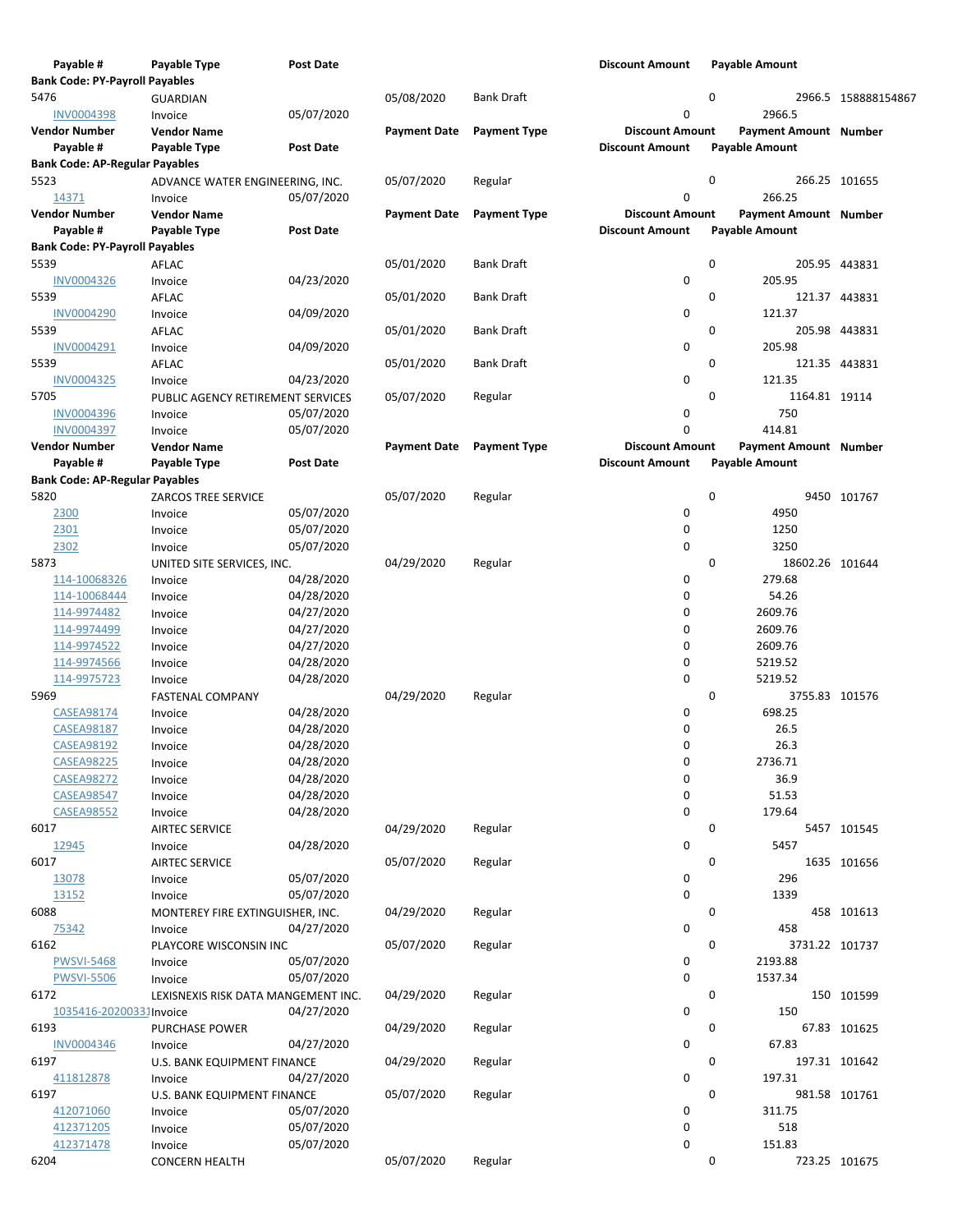| CN2010036                             | Invoice                            | 05/07/2020       |                     |                     | $\mathbf 0$            |                       | 723.25                       |                   |
|---------------------------------------|------------------------------------|------------------|---------------------|---------------------|------------------------|-----------------------|------------------------------|-------------------|
| 6210                                  | SALINAS VALLEY PRO SQUAD           |                  | 04/29/2020          | Regular             |                        | 0                     |                              | 43.7 101629       |
| 306050                                | Invoice                            | 04/27/2020       |                     |                     | 0                      |                       | 21.85                        |                   |
| 306508                                | Invoice                            | 04/27/2020       |                     |                     | 0                      |                       | 21.85                        |                   |
| 6231                                  |                                    |                  | 04/29/2020          | Regular             |                        | 0                     |                              | 92.69 101562      |
|                                       | <b>CSC OF SALINAS</b>              |                  |                     |                     | 0                      |                       |                              |                   |
| 000737452                             | Invoice                            | 04/28/2020       |                     |                     |                        |                       | 92.69                        |                   |
| 6284                                  | JOHNSON ELECTRONICS                |                  | 05/07/2020          | Regular             |                        | 0                     |                              | 292.24 101704     |
| 417517                                | Invoice                            | 05/07/2020       |                     |                     | 0                      |                       | 292.24                       |                   |
| <b>Vendor Number</b>                  | <b>Vendor Name</b>                 |                  | <b>Payment Date</b> | <b>Payment Type</b> | <b>Discount Amount</b> |                       | Payment Amount Number        |                   |
| Payable #                             | Payable Type                       | <b>Post Date</b> |                     |                     | <b>Discount Amount</b> | <b>Payable Amount</b> |                              |                   |
| 6287                                  | MONTEREY HOMESCAPES INC.           |                  | 05/07/2020          | Regular             |                        | $\Omega$              |                              | 641.26 101725     |
| SI-13254                              | Invoice                            | 05/07/2020       |                     |                     | 0                      |                       | 641.26                       |                   |
| 6306                                  | <b>GAVILAN PEST CONTROL</b>        |                  | 05/07/2020          | Regular             |                        | 0                     |                              | 60 101692         |
| 0130238                               | Invoice                            | 05/07/2020       |                     |                     | 0                      |                       | 60                           |                   |
| <b>Vendor Number</b>                  | <b>Vendor Name</b>                 |                  | <b>Payment Date</b> | <b>Payment Type</b> | <b>Discount Amount</b> |                       | Payment Amount Number        |                   |
| Payable #                             | Payable Type                       | <b>Post Date</b> |                     |                     | <b>Discount Amount</b> | <b>Payable Amount</b> |                              |                   |
| <b>Bank Code: PY-Payroll Payables</b> |                                    |                  |                     |                     |                        |                       |                              |                   |
| 6372                                  |                                    |                  |                     | <b>Bank Draft</b>   |                        | 0                     |                              |                   |
|                                       | GUARDIAN-ALTERNATE FUNDED          |                  | 05/06/2020          |                     | 0                      |                       |                              | 3089.14 105905298 |
| INV0004395                            | Invoice                            | 05/06/2020       |                     |                     |                        |                       | 3089.14                      |                   |
| <b>Vendor Number</b>                  | <b>Vendor Name</b>                 |                  | <b>Payment Date</b> | <b>Payment Type</b> | <b>Discount Amount</b> |                       | <b>Payment Amount Number</b> |                   |
| Payable #                             | Payable Type                       | <b>Post Date</b> |                     |                     | <b>Discount Amount</b> | <b>Payable Amount</b> |                              |                   |
| <b>Bank Code: AP-Regular Payables</b> |                                    |                  |                     |                     |                        |                       |                              |                   |
| 6379                                  | <b>MARINA COAST WATER DISTRICT</b> |                  | 05/07/2020          | Regular             |                        | 0                     | 5300.75 101714               |                   |
| 002160 003 MAR                        | Invoice                            | 05/07/2020       |                     |                     | 0                      |                       | 3557.4                       |                   |
| 009643 000 MAR                        | Invoice                            | 05/07/2020       |                     |                     | 0                      |                       | 1036.56                      |                   |
| 009927 000 MAR                        | Invoice                            | 05/07/2020       |                     |                     | 0                      |                       | 706.79                       |                   |
| 6438                                  | <b>CWEA</b>                        |                  | 05/07/2020          | Regular             |                        | 0                     |                              | 192 101679        |
| 000351344I.                           | Invoice                            | 05/07/2020       |                     |                     | 0                      |                       | 192                          |                   |
| 6440                                  | AXON ENTERPRISE, INC.              |                  | 05/07/2020          | Regular             |                        | 0                     | 59115.6 101665               |                   |
| SI-1650324                            |                                    | 05/07/2020       |                     |                     | 0                      |                       | 59115.6                      |                   |
|                                       | Invoice                            |                  |                     |                     |                        | $\Omega$              |                              |                   |
| 6553                                  | <b>COMCAST</b>                     |                  | 04/29/2020          | Regular             |                        |                       |                              | 345.06 101558     |
| 4/11/20-5/10/20                       | Invoice                            | 04/27/2020       |                     |                     | 0                      |                       | 34.6                         |                   |
| $4/2/20 - 5/1/20$                     | Invoice                            | 04/27/2020       |                     |                     | 0                      |                       | 270.87                       |                   |
| $4/6/20 - 5/5/20$                     | Invoice                            | 04/27/2020       |                     |                     | $\mathbf 0$            |                       | 39.59                        |                   |
| 6599                                  | MONTEREY PENINSULA ENGINEERING     |                  | 05/07/2020          | Regular             |                        | 0                     | 7349.02 101727               |                   |
| $02 - 16$                             | Invoice                            | 05/07/2020       |                     |                     | 0                      |                       | 7349.02                      |                   |
| 6649                                  | <b>YORK</b>                        |                  | 04/29/2020          | Regular             |                        | 0                     |                              | 4250 101652       |
| 500020010                             | Invoice                            | 04/27/2020       |                     |                     | 0                      |                       | 4250                         |                   |
| 6664                                  | CULLIGAN WATER CONDITIONING        |                  | 04/29/2020          | Regular             |                        | 0                     |                              | 284 101563        |
| 1170149                               | Invoice                            | 04/28/2020       |                     |                     | 0                      |                       | 284                          |                   |
| 6671                                  | <b>VERIZON WIRELESS</b>            |                  | 04/29/2020          | Regular             |                        | 0                     | 1582.73 101648               |                   |
| 9851170163                            |                                    | 04/28/2020       |                     |                     | 0                      |                       | 38.01                        |                   |
|                                       | Invoice                            |                  |                     |                     |                        |                       |                              |                   |
| 9851170168                            | Invoice                            | 04/27/2020       |                     |                     | 0                      |                       | 1182.5                       |                   |
| 9851595757                            | Invoice                            | 04/27/2020       |                     |                     | $\mathsf 0$            |                       | 362.22                       |                   |
| 6671                                  | <b>VERIZON WIRELESS</b>            |                  | 05/07/2020          | Regular             |                        | 0                     | 2618.82 101763               |                   |
| 9853234518                            | Invoice                            | 05/07/2020       |                     |                     | 0                      |                       | 38.01                        |                   |
| 9853238539                            | Invoice                            | 05/07/2020       |                     |                     | 0                      |                       | 168.58                       |                   |
| 9853238541                            | Invoice                            | 05/07/2020       |                     |                     | 0                      |                       | 56.34                        |                   |
| 9853238543                            | Invoice                            | 05/07/2020       |                     |                     | 0                      |                       | 2355.89                      |                   |
| 6727                                  | DATAPROSE, INC.                    |                  | 05/07/2020          | Regular             |                        | 0                     |                              | 453.09 101681     |
| DP2001414                             | Invoice                            | 05/07/2020       |                     |                     | 0                      |                       | 453.09                       |                   |
| 6747                                  | <b>AT&amp;T MOBILITY</b>           |                  | 04/29/2020          | Regular             |                        | 0                     |                              | 757.04 101550     |
| $3/9/20 - 4/8/20$                     | Invoice                            | 04/27/2020       |                     |                     | 0                      |                       | 757.04                       |                   |
| 6747                                  | <b>AT&amp;T MOBILITY</b>           |                  | 05/07/2020          | Regular             |                        | 0                     | 1312.75 101664               |                   |
| $3/9/20 - 4/8/20$                     |                                    | 05/07/2020       |                     |                     | 0                      |                       | 827.6                        |                   |
|                                       | Invoice                            |                  |                     |                     | $\mathsf 0$            |                       |                              |                   |
| $3/9/20 - 4/8/20$ .                   | Invoice                            | 05/07/2020       |                     |                     |                        |                       | 485.15                       |                   |
| 6818                                  | DE LAGE LANDEN                     |                  | 04/29/2020          | Regular             |                        | 0                     |                              | 518.35 101566     |
| 67522977                              | Invoice                            | 04/27/2020       |                     |                     | 0                      |                       | 518.35                       |                   |
| 7040                                  | <b>TAPCO</b>                       |                  | 05/07/2020          | Regular             |                        | 0                     |                              | 187.34 101754     |
| 1665972                               | Invoice                            | 05/07/2020       |                     |                     | 0                      |                       | 187.34                       |                   |
| 7071                                  | AT&T                               |                  | 04/29/2020          | Regular             |                        | 0                     |                              | 153.18 101549     |
| 3/28/20 - 4/27/20 Invoice             |                                    | 04/27/2020       |                     |                     | 0                      |                       | 51.06                        |                   |
| 3/28/20-4/27/20                       | Invoice                            | 04/27/2020       |                     |                     | 0                      |                       | 51.06                        |                   |
| 3/28-4/27/2020                        | Invoice                            | 04/27/2020       |                     |                     | 0                      |                       | 51.06                        |                   |
| 7071                                  | AT&T                               |                  | 05/07/2020          | Regular             |                        | 0                     |                              | 153.18 101662     |
| $4/28 - 5/27/20$                      | Invoice                            | 05/07/2020       |                     |                     | 0                      |                       | 51.06                        |                   |
| 4/28/20-5/27/20                       | Invoice                            | 05/07/2020       |                     |                     | 0                      |                       | 51.06                        |                   |
|                                       |                                    |                  |                     |                     |                        |                       |                              |                   |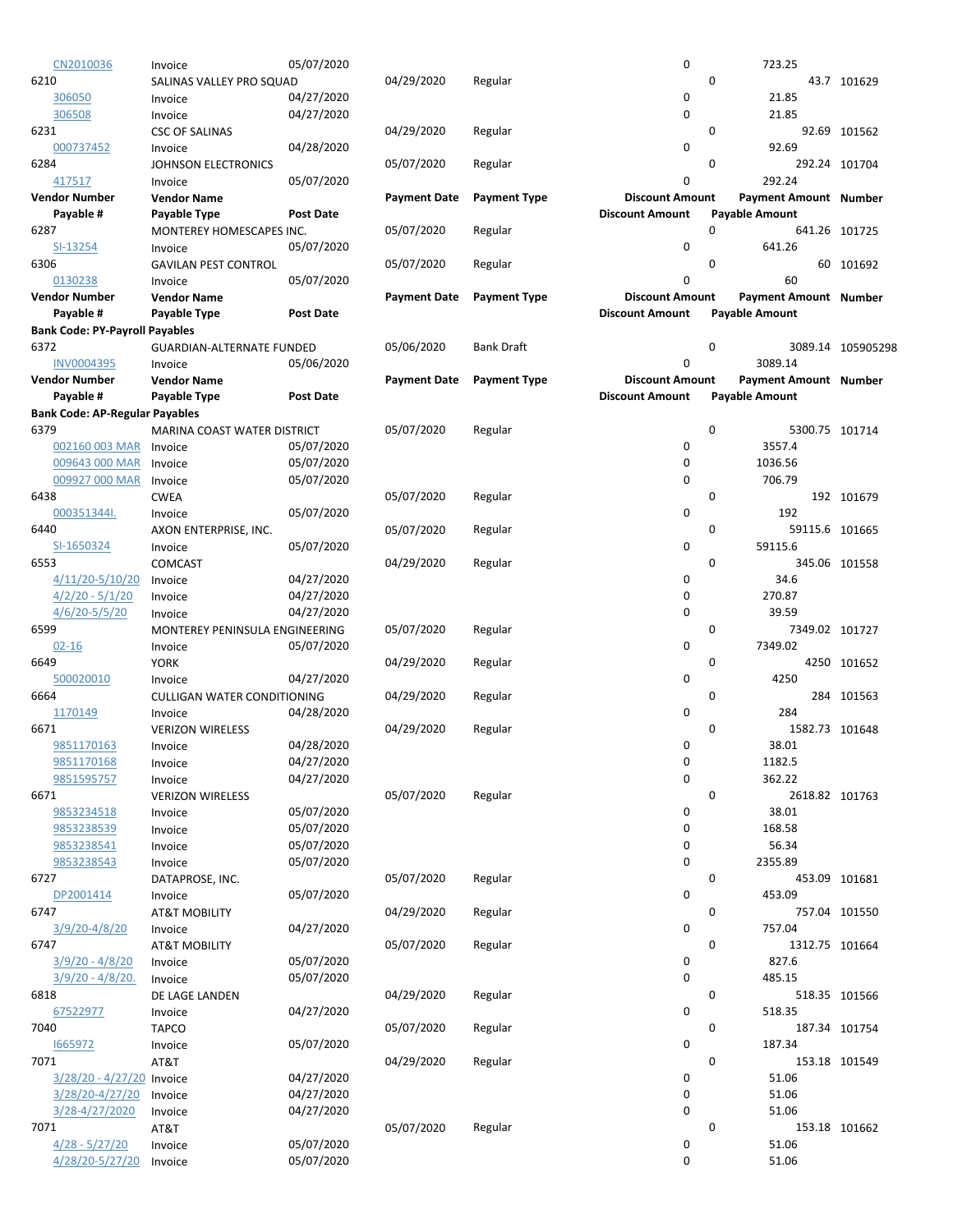| $4/28/-5/27/20$                       | Invoice                                  | 05/07/2020       |                     |                     | 0                      | 51.06                        |                      |
|---------------------------------------|------------------------------------------|------------------|---------------------|---------------------|------------------------|------------------------------|----------------------|
| Vendor Number                         | <b>Vendor Name</b>                       |                  | <b>Payment Date</b> | <b>Payment Type</b> | <b>Discount Amount</b> | Payment Amount Number        |                      |
| Payable #                             | Payable Type                             | <b>Post Date</b> |                     |                     | <b>Discount Amount</b> | <b>Payable Amount</b>        |                      |
| 7112                                  | <b>ART BLACK</b>                         |                  | 05/07/2020          | Regular             |                        | 0                            | 430 101661           |
| 120146                                | Invoice                                  | 05/07/2020       |                     |                     | 0                      | 430                          |                      |
| Vendor Number                         | <b>Vendor Name</b>                       |                  | <b>Payment Date</b> | <b>Payment Type</b> | <b>Discount Amount</b> | <b>Payment Amount Number</b> |                      |
| Payable #                             | Payable Type                             | <b>Post Date</b> |                     |                     | <b>Discount Amount</b> | <b>Payable Amount</b>        |                      |
| <b>Bank Code: PY-Payroll Payables</b> |                                          |                  |                     |                     |                        |                              |                      |
| 7124                                  | U.S. BANK N.A. - PARS ARS 457 & SRP      |                  | 04/27/2020          | <b>Bank Draft</b>   |                        | 0                            | 1517.55 1657058303   |
| <b>INV0004280</b>                     | Invoice                                  | 04/09/2020       |                     |                     | 0                      | 1517.55                      |                      |
| 7124                                  | U.S. BANK N.A. - PARS ARS 457 & SRP      |                  | 04/27/2020          | <b>Bank Draft</b>   |                        | 0                            | 474.04 1657058303    |
| INV0004318                            | Invoice                                  | 04/23/2020       |                     |                     | 0                      | 474.04                       |                      |
| 7124                                  | U.S. BANK N.A. - PARS ARS 457 & SRP      |                  | 04/27/2020          | <b>Bank Draft</b>   |                        | 0                            | 3424.14 2940510607   |
| <b>INV0004275</b>                     | Invoice                                  | 04/09/2020       |                     |                     | 0                      | 3424.14                      |                      |
| 7124                                  | U.S. BANK N.A. - PARS ARS 457 & SRP      |                  | 04/27/2020          | <b>Bank Draft</b>   |                        | 0                            | -4020 2940510607     |
| CM0000401                             | Credit Memo                              | 04/24/2020       |                     |                     | 0                      | $-4020$                      |                      |
| 7124                                  | U.S. BANK N.A. - PARS ARS 457 & SRP      |                  | 04/27/2020          | <b>Bank Draft</b>   |                        | 0                            | 3425.92 2940510607   |
| INV0004313                            | Invoice                                  | 04/23/2020       |                     |                     | 0                      | 3425.92                      |                      |
| Vendor Number                         | <b>Vendor Name</b>                       |                  | <b>Payment Date</b> | <b>Payment Type</b> | <b>Discount Amount</b> | <b>Payment Amount Number</b> |                      |
| Payable #                             | Payable Type                             | <b>Post Date</b> |                     |                     | <b>Discount Amount</b> | <b>Payable Amount</b>        |                      |
| <b>Bank Code: AP-Regular Payables</b> |                                          |                  |                     |                     |                        |                              |                      |
| 7173                                  | Iconix Waterworks (US) Inc.              |                  | 04/29/2020          | Regular             |                        | 0                            | 1527.75 101592       |
| U2016010888                           | Invoice                                  | 04/28/2020       |                     |                     | 0                      | 174.8                        |                      |
| U2016010889                           | Invoice                                  | 04/28/2020       |                     |                     | 0                      | 1352.95                      |                      |
| 7173                                  | Iconix Waterworks (US) Inc.              |                  | 05/07/2020          | Regular             |                        | 0                            | 195.57 101699        |
| U2016014680                           | Invoice                                  | 05/07/2020       |                     |                     | 0                      | 195.57                       |                      |
| 7226                                  | <b>JAIME MORALES</b>                     |                  | 05/07/2020          | Regular             |                        | 0                            | 4900 101702          |
| 0001100                               | Invoice                                  | 05/07/2020       |                     |                     | 0                      | 4900                         |                      |
| 7266                                  | E2 CONSULTING ENGINEERS, INC             |                  | 05/07/2020          | Regular             |                        | 0                            | 16757.63 101686      |
| WW-SEA-2307-036 Invoice               |                                          | 05/07/2020       |                     |                     | 0                      | 11521.25                     |                      |
| WW-SEA-2307-038 Invoice               |                                          | 05/07/2020       |                     |                     | 0                      | 5236.38                      |                      |
| 7309                                  | DOWNTOWN FORD SALES                      |                  | 05/07/2020          | Regular             |                        | 0                            | 60079.5 101685       |
| 314481                                | Invoice                                  | 05/07/2020       |                     |                     | 0                      | 60079.5                      |                      |
| 7324                                  | BEAR ELECTRICAL SOLUTIONS, INC.          |                  | 05/07/2020          | Regular             |                        | 0                            | 5669.5 101666        |
| 10037                                 | Invoice                                  | 05/07/2020       |                     |                     | 0                      | 2347                         |                      |
| 10038                                 | Invoice                                  | 05/07/2020       |                     |                     | 0                      | 1347.5                       |                      |
| 10066                                 | Invoice                                  | 05/07/2020       |                     |                     | 0                      | 190                          |                      |
| 10079                                 | Invoice                                  | 05/07/2020       |                     |                     | 0                      | 1785                         |                      |
| 7399                                  | <b>ALAN GALBRAITH</b>                    |                  | 05/07/2020          | Regular             |                        | 0                            | 90 101657            |
| INV0004353                            | Invoice                                  | 05/07/2020       |                     |                     | 0                      | 90                           |                      |
| 7488                                  | L3HARRIS TECHNOLOGIES, INC.              |                  | 04/29/2020          | Regular             |                        | 0                            | 787.72 101598        |
| 93340703                              |                                          | 04/27/2020       |                     |                     | 0                      | 787.72                       |                      |
| 7505                                  | Invoice<br>MONTEREY BAY ANALYTICAL SVCS. |                  | 04/29/2020          | Regular             |                        | 0                            | 104 101611           |
| 20040209                              |                                          | 04/27/2020       |                     |                     | 0                      | 104                          |                      |
| 7644                                  | Invoice                                  |                  | 04/29/2020          |                     |                        | 0                            |                      |
| 97862154                              | <b>COMCAST BUSINESS</b>                  |                  |                     | Regular             | 0                      | 4697.49                      | 4697.49 101559       |
|                                       | Invoice                                  | 04/27/2020       |                     |                     |                        |                              |                      |
| 7644                                  | <b>COMCAST BUSINESS</b>                  |                  | 05/07/2020          | Regular             |                        | 0                            | 4722.24 101673       |
| 99531030                              | Invoice                                  | 05/07/2020       |                     |                     | 0                      | 4722.24<br>0                 |                      |
| 7910                                  | <b>KOFF &amp; ASSOCIATES</b>             |                  | 04/29/2020          | Regular             |                        |                              | 12000 101596         |
| 6109                                  | Invoice                                  | 04/28/2020       |                     |                     | 0                      | 12000                        |                      |
| Vendor Number                         | <b>Vendor Name</b>                       |                  | <b>Payment Date</b> | <b>Payment Type</b> | <b>Discount Amount</b> | <b>Payment Amount Number</b> |                      |
| Payable #                             | <b>Payable Type</b>                      | Post Date        |                     |                     | <b>Discount Amount</b> | <b>Payable Amount</b>        |                      |
| <b>Bank Code: PY-Payroll Payables</b> |                                          |                  |                     |                     |                        |                              |                      |
| 7958                                  | <b>MCSIG</b>                             |                  | 05/01/2020          | <b>Bank Draft</b>   |                        | 0                            | 212.7 1698505625     |
| DM0000464                             | Debit Memo                               | 04/24/2020       |                     |                     | 0                      | 212.7                        |                      |
| 7958                                  | <b>MCSIG</b>                             |                  | 05/01/2020          | <b>Bank Draft</b>   |                        | 0                            | 127288.15 1698505625 |
| INV0004307                            | Invoice                                  | 04/09/2020       |                     |                     | 0                      | 127288.15                    |                      |
| 7958                                  | <b>MCSIG</b>                             |                  | 05/01/2020          | <b>Bank Draft</b>   |                        | 0                            | 118560.1 1698505625  |
| INV0004342                            | Invoice                                  | 04/23/2020       |                     |                     | 0                      | 118560.1                     |                      |
| 7958                                  | <b>MCSIG</b>                             |                  | 05/01/2020          | <b>Bank Draft</b>   |                        | 0                            | 418.05 1698505625    |
| DM0000461                             | Debit Memo                               | 04/24/2020       |                     |                     | 0                      | 418.05                       |                      |
| 7958                                  | <b>MCSIG</b>                             |                  | 05/01/2020          | <b>Bank Draft</b>   |                        | 0                            | -1236.5 1698505625   |
| CM0000405                             | Credit Memo                              | 04/24/2020       |                     |                     | 0                      | $-1236.5$                    |                      |
| 7958                                  | <b>MCSIG</b>                             |                  | 05/01/2020          | <b>Bank Draft</b>   |                        | 0                            | 1284 1698505625      |
| DM0000462                             | Debit Memo                               | 04/24/2020       |                     |                     | 0                      | 1284                         |                      |
| 7958                                  | <b>MCSIG</b>                             |                  | 05/01/2020          | <b>Bank Draft</b>   |                        | 0                            | 819 1698505625       |
| DM0000463                             | Debit Memo                               | 04/24/2020       |                     |                     | 0                      | 819                          |                      |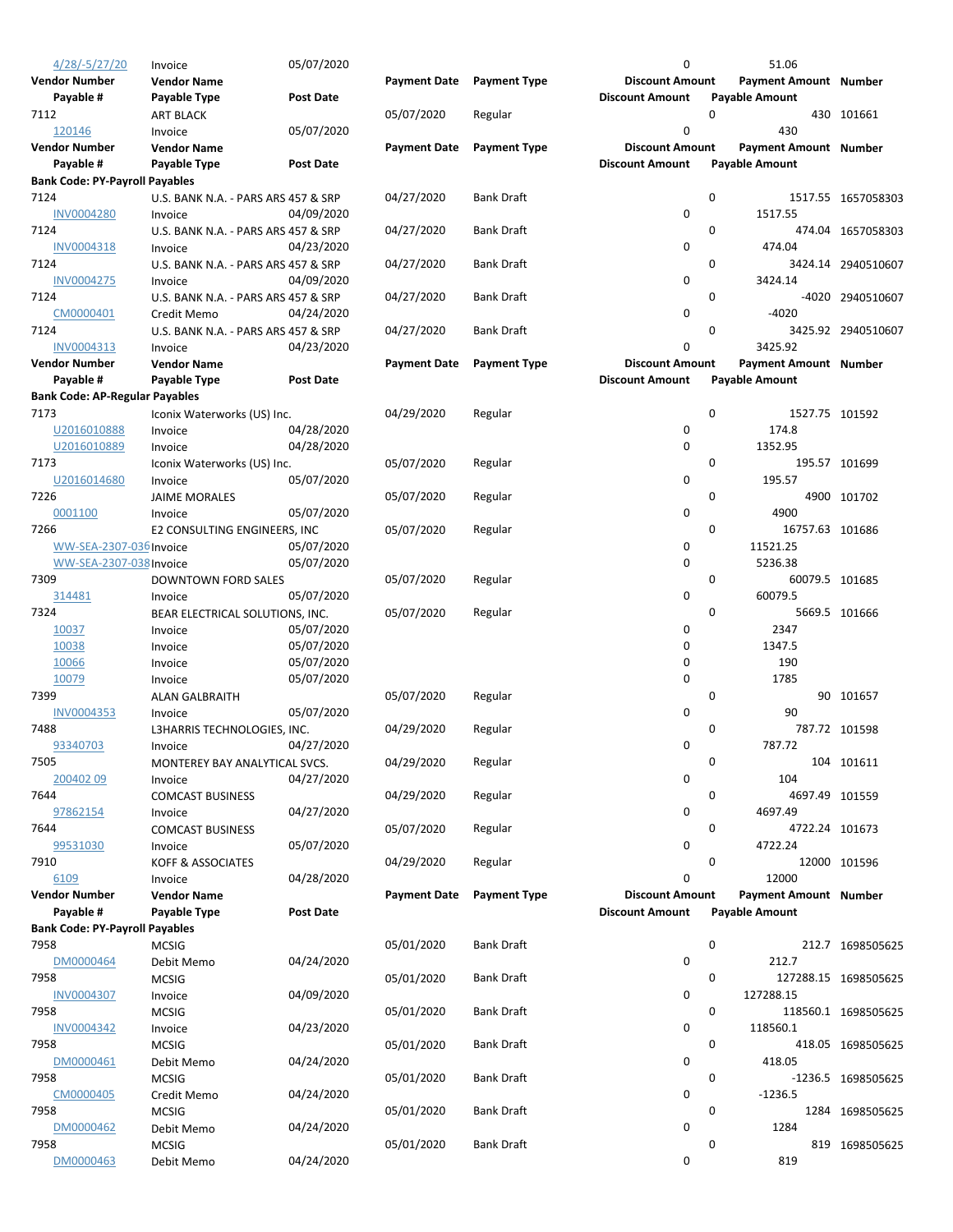| 7958                                  | <b>MCSIG</b>                                       |                  | 05/01/2020          | <b>Bank Draft</b>   |                        | 0        |                              | 1638 1698505625    |
|---------------------------------------|----------------------------------------------------|------------------|---------------------|---------------------|------------------------|----------|------------------------------|--------------------|
| DM0000468                             | Debit Memo                                         | 04/24/2020       |                     |                     | 0                      |          | 1638                         |                    |
| 7958                                  | <b>MCSIG</b>                                       |                  | 05/01/2020          | <b>Bank Draft</b>   |                        | 0        |                              | -954 1698505625    |
| CM0000404                             | Credit Memo                                        | 04/24/2020       |                     |                     | 0                      |          | $-954$                       |                    |
| 7958                                  | <b>MCSIG</b>                                       |                  | 05/01/2020          | <b>Bank Draft</b>   |                        | 0        |                              | 2473 1698505625    |
| DM0000469                             | Debit Memo                                         | 04/24/2020       |                     |                     | 0                      |          | 2473                         |                    |
| 7958                                  | <b>MCSIG</b>                                       |                  | 05/01/2020          | <b>Bank Draft</b>   |                        | 0        |                              | 1306 1698505625    |
| DM0000466                             | Debit Memo                                         | 04/24/2020       |                     |                     | 0                      |          | 1306                         |                    |
| 7958                                  | <b>MCSIG</b>                                       |                  | 05/01/2020          | <b>Bank Draft</b>   |                        | 0        |                              | -1063.5 1698505625 |
| DM0000467                             | Credit Memo                                        | 04/24/2020       |                     |                     | 0                      |          | $-1063.5$                    |                    |
| 7958                                  | <b>MCSIG</b>                                       |                  | 05/01/2020          | <b>Bank Draft</b>   |                        | 0        |                              | 46670 1698505625   |
|                                       |                                                    |                  |                     |                     | 0                      |          | 46670                        |                    |
| DM0000470<br>7958                     | Debit Memo                                         | 04/24/2020       |                     |                     |                        | 0        |                              |                    |
|                                       | <b>MCSIG</b>                                       |                  | 05/01/2020          | <b>Bank Draft</b>   |                        |          |                              | -3239 1698505625   |
| CM0000403                             | Credit Memo                                        | 04/24/2020       |                     |                     | 0                      |          | $-3239$                      |                    |
| 7958                                  | <b>MCSIG</b>                                       |                  | 05/01/2020          | <b>Bank Draft</b>   |                        | 0        |                              | -2127 1698505625   |
| CM0000402                             | Credit Memo                                        | 04/24/2020       |                     |                     | 0                      |          | $-2127$                      |                    |
| 7958                                  | <b>MCSIG</b>                                       |                  | 05/01/2020          | <b>Bank Draft</b>   |                        | $\Omega$ |                              | 200 1698505625     |
| DM0000465                             | Debit Memo                                         | 04/24/2020       |                     |                     | 0                      |          | 200                          |                    |
| 7976                                  | AMERICAN FIDELITY                                  |                  | 05/01/2020          | <b>Bank Draft</b>   |                        | 0        |                              | 41.66 702812092    |
| DM0000473                             | Debit Memo                                         | 05/01/2020       |                     |                     | $\mathbf 0$            |          | 41.66                        |                    |
| 7976                                  | <b>AMERICAN FIDELITY</b>                           |                  | 05/01/2020          | <b>Bank Draft</b>   |                        | 0        |                              | 2915.95 702812092  |
| <b>Vendor Number</b>                  | <b>Vendor Name</b>                                 |                  | <b>Payment Date</b> | <b>Payment Type</b> | <b>Discount Amount</b> |          | <b>Payment Amount Number</b> |                    |
| Payable #                             | Payable Type                                       | <b>Post Date</b> |                     |                     | <b>Discount Amount</b> |          | <b>Payable Amount</b>        |                    |
| <b>INV0004324</b>                     | Invoice                                            | 04/23/2020       |                     |                     | 0                      |          | 2915.95                      |                    |
| <b>Vendor Number</b>                  | <b>Vendor Name</b>                                 |                  | <b>Payment Date</b> | <b>Payment Type</b> | <b>Discount Amount</b> |          | <b>Payment Amount Number</b> |                    |
| Payable #                             | Payable Type                                       | <b>Post Date</b> |                     |                     | <b>Discount Amount</b> |          | <b>Payable Amount</b>        |                    |
| <b>Bank Code: AP-Regular Payables</b> |                                                    |                  |                     |                     |                        |          |                              |                    |
| 7989                                  | <b>GLOBALSTAR USA</b>                              |                  | 05/07/2020          | Regular             |                        | 0        |                              | 848.53 101695      |
| 100000001107341 Invoice               |                                                    | 05/07/2020       |                     |                     | 0                      |          | 848.53                       |                    |
| 8020                                  | RAIMI & ASSOCIATES, INC.                           |                  | 05/07/2020          | Regular             |                        | 0        | 3337.18 101741               |                    |
| 20-3687                               | Invoice                                            | 05/07/2020       |                     |                     | 0                      |          | 3337.18                      |                    |
| 8049                                  | MONTEREY PENINSULA VOLUNTEER SERVICE 05/07/2020    |                  |                     | Regular             |                        | 0        |                              | 66 101728          |
| 129973                                | Invoice                                            | 05/07/2020       |                     |                     | 0                      |          | 66                           |                    |
| 8086                                  | <b>VETERANS TRANSITION CENTER</b>                  |                  | 04/29/2020          | Regular             |                        | 0        | 32110.6 101649               |                    |
| 2 QTR, FY2019/20 Invoice              |                                                    | 04/28/2020       |                     |                     | 0                      |          | 32110.6                      |                    |
| 8091                                  | <b>BADGER METER INC.</b>                           |                  | 04/29/2020          | Regular             |                        | 0        |                              | 722.68 101554      |
| 80050522                              | Invoice                                            | 04/28/2020       |                     |                     | 0                      |          | 722.68                       |                    |
| 8129                                  | <b>VORTEX INDUSTRIES, INC.</b>                     |                  | 04/29/2020          | Regular             |                        | 0        |                              | 1365 101650        |
| 44-1428396                            |                                                    |                  |                     |                     | 0                      |          | 1365                         |                    |
|                                       | Invoice                                            | 04/28/2020       |                     |                     |                        | 0        |                              |                    |
| 8192                                  | <b>HEATHER HARDEE</b>                              |                  | 05/07/2020          | Regular             |                        |          |                              | 590 101698         |
| SSPD20-02                             | Invoice                                            | 05/07/2020       |                     |                     | 0                      |          | 590                          |                    |
| 8273                                  | SMILE BUSINESS PRODUCTS, INC.                      |                  | 04/29/2020          | Regular             |                        | 0        |                              | 302.46 101632      |
| 840679                                | Invoice                                            | 04/27/2020       |                     |                     | 0                      |          | 149.1                        |                    |
| 850209                                | Invoice                                            | 04/27/2020       |                     |                     | $\mathbf 0$            |          | 153.36                       |                    |
| <b>Vendor Number</b>                  | <b>Vendor Name</b>                                 |                  | <b>Payment Date</b> | <b>Payment Type</b> | <b>Discount Amount</b> |          | <b>Payment Amount Number</b> |                    |
| Payable #                             | Payable Type                                       | <b>Post Date</b> |                     |                     | <b>Discount Amount</b> |          | <b>Payable Amount</b>        |                    |
| <b>Bank Code: PY-Payroll Payables</b> |                                                    |                  |                     |                     |                        |          |                              |                    |
| 8308                                  | AMERICAN FIDELITY ADMINISTRATIVE SERVI( 05/07/2020 |                  |                     | Regular             |                        | 0        |                              | 797.6 19112        |
| INV0004357                            | Invoice                                            | 05/06/2020       |                     |                     | 0                      |          | 215.05                       |                    |
| <b>INV0004358</b>                     | Invoice                                            | 05/06/2020       |                     |                     | 0                      |          | 215.05                       |                    |
| INV0004359                            | Invoice                                            | 05/06/2020       |                     |                     | $\mathbf 0$            |          | 367.5                        |                    |
| <b>Vendor Number</b>                  | <b>Vendor Name</b>                                 |                  | <b>Payment Date</b> | <b>Payment Type</b> | <b>Discount Amount</b> |          | <b>Payment Amount Number</b> |                    |
| Payable #                             | Payable Type                                       | <b>Post Date</b> |                     |                     | <b>Discount Amount</b> |          | <b>Payable Amount</b>        |                    |
| <b>Bank Code: AP-Regular Payables</b> |                                                    |                  |                     |                     |                        |          |                              |                    |
| 8332                                  | <b>IVY SIMPSON</b>                                 |                  | 05/07/2020          | Regular             |                        | 0        |                              | 216 101701         |
| 1364                                  | Invoice                                            | 05/07/2020       |                     |                     | 0                      |          | 216                          |                    |
| 8345                                  | RESTORATIVE JUSTICE PARTNERS, INC.                 |                  | 05/07/2020          | Regular             |                        | 0        | 7347.33 101742               |                    |
| <b>FEB 2020</b>                       | Invoice                                            | 05/07/2020       |                     |                     | 0                      |          | 3962.38                      |                    |
| <b>MAR 2020</b>                       | Invoice                                            | 05/07/2020       |                     |                     | 0                      |          | 3384.95                      |                    |
| 8361                                  | SPEAKWRITE LLC                                     |                  | 04/29/2020          | Regular             |                        | 0        | 4261.41 101633               |                    |
| d24e0c6e                              | Invoice                                            | 04/27/2020       |                     |                     | 0                      |          | 3061.25                      |                    |
| fc719272                              | Invoice                                            | 04/27/2020       |                     |                     | 0                      |          | 1200.16                      |                    |
| 8380                                  | SPORTSENGINE INC.                                  |                  | 04/29/2020          | Regular             |                        | 0        |                              | 240.5 101634       |
| 144803                                | Invoice                                            | 04/27/2020       |                     |                     | 0                      |          | 240.5                        |                    |
| 8414                                  |                                                    |                  |                     |                     |                        |          |                              |                    |
|                                       |                                                    |                  |                     |                     |                        |          |                              |                    |
|                                       | COASTAL FABRICATION COMPANY, INC.                  |                  | 05/07/2020          | Regular             |                        | 0        | 357.67 101672                |                    |
| 48968<br>8479                         | Invoice<br>KIMLEY-HORN AND ASSOCIATES, INC.        | 05/07/2020       | 05/07/2020          | Regular             | 0                      | 0        | 357.67<br>50856.75 101707    |                    |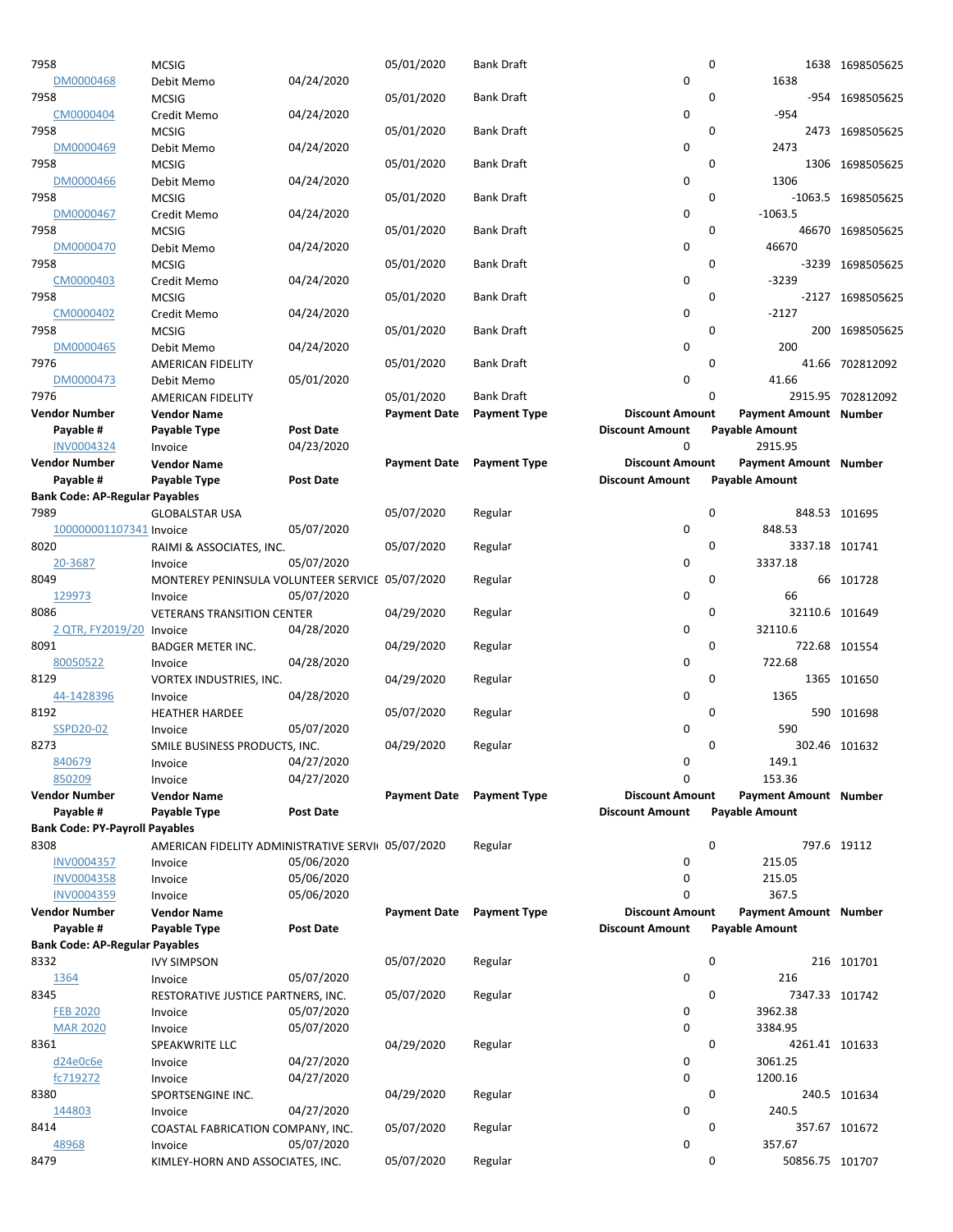| 16315416                        | Invoice                                          | 05/07/2020       |                     |                     | 0                      | 50856.75              |                       |               |
|---------------------------------|--------------------------------------------------|------------------|---------------------|---------------------|------------------------|-----------------------|-----------------------|---------------|
| 8493                            | CORODATA RECORDS MGMT., INC.                     |                  | 05/07/2020          | Regular             |                        | 0                     |                       | 383.72 101676 |
| RS3164404                       | Invoice                                          | 05/07/2020       |                     |                     | 0                      | 383.72                |                       |               |
| 8525                            | GOVERNMENTJOBS.COM, INC.                         |                  | 04/29/2020          | Regular             |                        | 0                     | 6734.52 101580        |               |
| <b>INV-13785</b>                | Invoice                                          | 04/28/2020       |                     |                     | 0                      | 6734.52               |                       |               |
| 8558<br>505497-3                | <b>KION</b>                                      | 04/27/2020       | 04/29/2020          | Regular             | 0                      | 0<br>3100             |                       | 3100 101595   |
| 8622                            | Invoice<br>EDWARDS TRUCK CENTER, INC.            |                  | 05/07/2020          | Regular             |                        | 0                     |                       | 745.1 101687  |
| 67071                           | Invoice                                          | 05/07/2020       |                     |                     | 0                      | 745.1                 |                       |               |
| 8755                            | TRUST TWO - CORONA 1997 TRUST                    |                  | 04/29/2020          | Regular             |                        | 0                     |                       | 2730 101641   |
| INV0004349                      | Invoice                                          | 04/28/2020       |                     |                     | 0                      | 2730                  |                       |               |
| 8791                            | <b>MONTEREY ONE WATER</b>                        |                  | 04/29/2020          | Regular             |                        | 0                     |                       | 289.14 101614 |
| 012191028                       | Invoice                                          | 04/28/2020       |                     |                     | 0                      | 289.14                |                       |               |
| 8791                            | <b>MONTEREY ONE WATER</b>                        |                  | 05/07/2020          | Regular             |                        | 0                     | 3525.81 101726        |               |
| 3/1/20-4/30/20                  | Invoice                                          | 05/07/2020       |                     |                     | 0                      | 3525.81               |                       |               |
| 8863                            | INFRASTRUCTURE ENGINEERING CORP.                 |                  | 05/07/2020          | Regular             |                        | 0                     |                       | 7355 101700   |
| 12469                           | Invoice                                          | 05/07/2020       |                     |                     | 0                      | 7355                  |                       |               |
| 8886                            | SAGE RENEWABLES ENERGY CONSULTING, IN 05/07/2020 |                  |                     | Regular             | 0                      | 0                     |                       | 4345 101745   |
| <u> 2174</u><br>8892            | Invoice<br>NCI AFFILIATES, INC.                  | 05/07/2020       | 05/07/2020          |                     |                        | 4345<br>0             | 1166.67 101731        |               |
| 9455                            | Invoice                                          | 05/07/2020       |                     | Regular             | 0                      | 1166.67               |                       |               |
| 8979                            | ERROL L. MONTGOMERY & ASSOCIATES, INC 04/29/2020 |                  |                     | Regular             |                        | 0                     |                       | 420 101575    |
| 9150-20-2                       | Invoice                                          | 04/27/2020       |                     |                     | 0                      |                       | 420                   |               |
| 8980                            | ATHENA OCCMED                                    |                  | 04/29/2020          | Regular             |                        | 0                     |                       | 548 101551    |
| 601                             | Invoice                                          | 04/27/2020       |                     |                     | 0                      |                       | 548                   |               |
| 8984                            | SANDRA DIONICIO-VAZQUEZ                          |                  | 05/07/2020          | Regular             |                        | 0                     |                       | 181.5 101747  |
| 130026                          | Invoice                                          | 05/07/2020       |                     |                     | $\mathbf 0$            | 181.5                 |                       |               |
| 9031                            | <b>HAILEY NELSON</b>                             |                  | 05/07/2020          | Regular             |                        | 0                     |                       | 500 101697    |
| 0101                            | Invoice                                          | 05/07/2020       |                     |                     | 0                      |                       | 80                    |               |
| 0102                            | Invoice                                          | 05/07/2020       |                     |                     | 0                      |                       | 120                   |               |
| 0103                            | Invoice                                          | 05/07/2020       |                     |                     | 0<br>$\Omega$          |                       | 140<br>160            |               |
| 0104<br><b>Vendor Number</b>    | Invoice<br><b>Vendor Name</b>                    | 05/07/2020       | <b>Payment Date</b> | <b>Payment Type</b> | <b>Discount Amount</b> |                       | Payment Amount Number |               |
|                                 |                                                  |                  |                     |                     |                        |                       |                       |               |
|                                 |                                                  |                  |                     |                     |                        |                       |                       |               |
| Payable #                       | Payable Type                                     | <b>Post Date</b> |                     |                     | <b>Discount Amount</b> | <b>Payable Amount</b> |                       |               |
| 9084<br>40535                   | BUCHER MUNICIPAL NORTH AMERICA INC.              | 04/28/2020       | 04/29/2020          | Regular             | 0                      | 0<br>260.18           |                       | 260.18 101557 |
| 9088                            | Invoice<br>GENE'S IMPORT AUTO BODY, INC.         |                  | 05/07/2020          | Regular             |                        | 0                     | 2554.64 101693        |               |
| 18692                           | Invoice                                          | 05/07/2020       |                     |                     | 0                      | 2554.64               |                       |               |
| 9106                            | THE SOHAGI LAW GROUP                             |                  | 04/29/2020          | Regular             |                        | 0                     | 18801.59 101639       |               |
| 16076                           | Invoice                                          | 04/28/2020       |                     |                     | 0                      | 18801.59              |                       |               |
| 9240                            | KOVATCH MOBILE EQUIPMENT CORP.                   |                  | 04/29/2020          | Regular             |                        | 0                     |                       | 474.87 101597 |
| ca 551941                       | Invoice                                          | 04/28/2020       |                     |                     | 0                      | 474.87                |                       |               |
| 9240                            | KOVATCH MOBILE EQUIPMENT CORP.                   |                  | 05/07/2020          | Regular             |                        | 0                     | 6229.26 101708        |               |
| ca 552332                       | Invoice                                          | 05/07/2020       |                     |                     | 0                      | 6229.26               |                       |               |
| 9247                            | VERIZON CONNECT NWF INC.                         |                  | 04/29/2020          | Regular             |                        | 0                     | 1851.95 101647        |               |
| OSV000002072366 Invoice<br>9249 |                                                  | 04/28/2020       | 04/29/2020          |                     | 0                      | 1851.95<br>0          |                       |               |
| 03034                           | STEVENSON, PORTO & PIERCE, INC.<br>Invoice       | 04/28/2020       |                     | Regular             | 0                      | 6367.5                |                       | 6367.5 101637 |
| 9249                            | STEVENSON, PORTO & PIERCE, INC.                  |                  | 05/07/2020          | Regular             |                        | 0                     |                       | 354.98 101752 |
| 03034 (2)                       | Invoice                                          | 05/07/2020       |                     |                     | 0                      | 354.98                |                       |               |
| 9385                            | PREMIER AUTOMOTIVE OF SEASIDE, LLC               |                  | 04/29/2020          | Regular             |                        | 0                     |                       | 254.95 101622 |
| 601334/1                        | Invoice                                          | 04/28/2020       |                     |                     | 0                      | 89.95                 |                       |               |
| 601435/1                        | Invoice                                          | 04/28/2020       |                     |                     | 0                      |                       | 165                   |               |
| 9387                            | NORMAN A. TRAUB ASSOCIATES LLC                   |                  | 05/07/2020          | Regular             |                        | 0                     | 14245.22 101732       |               |
| 19097                           | Invoice                                          | 04/06/2020       |                     |                     | 0                      | 4415.37               |                       |               |
| 19097.1                         | Invoice                                          | 05/07/2020       |                     |                     | 0                      | 6954.25               |                       |               |
| 19097.2                         | Invoice                                          | 04/06/2020       |                     |                     | 0                      | 769.42                |                       |               |
| 20007<br>9388                   | Invoice                                          | 04/06/2020       | 04/29/2020          | Regular             | 0                      | 2106.18<br>0          |                       |               |
| 20064-T1004                     | <b>WORKBENCH</b><br>Invoice                      | 04/29/2020       |                     |                     | 0                      | 6105                  |                       | 7545 101651   |
| 20064-T3002                     | Invoice                                          | 04/29/2020       |                     |                     | 0                      | 1440                  |                       |               |
| 9400                            | ATHENA SMITH-PERRY                               |                  | 04/29/2020          | Regular             |                        | 0                     |                       | 135 101552    |
| 129860                          | Invoice                                          | 04/27/2020       |                     |                     | 0                      |                       | 135                   |               |
| 9409                            | STURDY OIL COMPANY                               |                  | 04/29/2020          | Regular             |                        | 0                     | 5642.14 101638        |               |
| 0335812-IN                      | Invoice                                          | 04/28/2020       |                     |                     | 0                      | 1696.2                |                       |               |
| 0335813-IN<br>9409              | Invoice<br>STURDY OIL COMPANY                    | 04/28/2020       | 05/07/2020          | Regular             | 0                      | 3945.94<br>0          | 8017.13 101753        |               |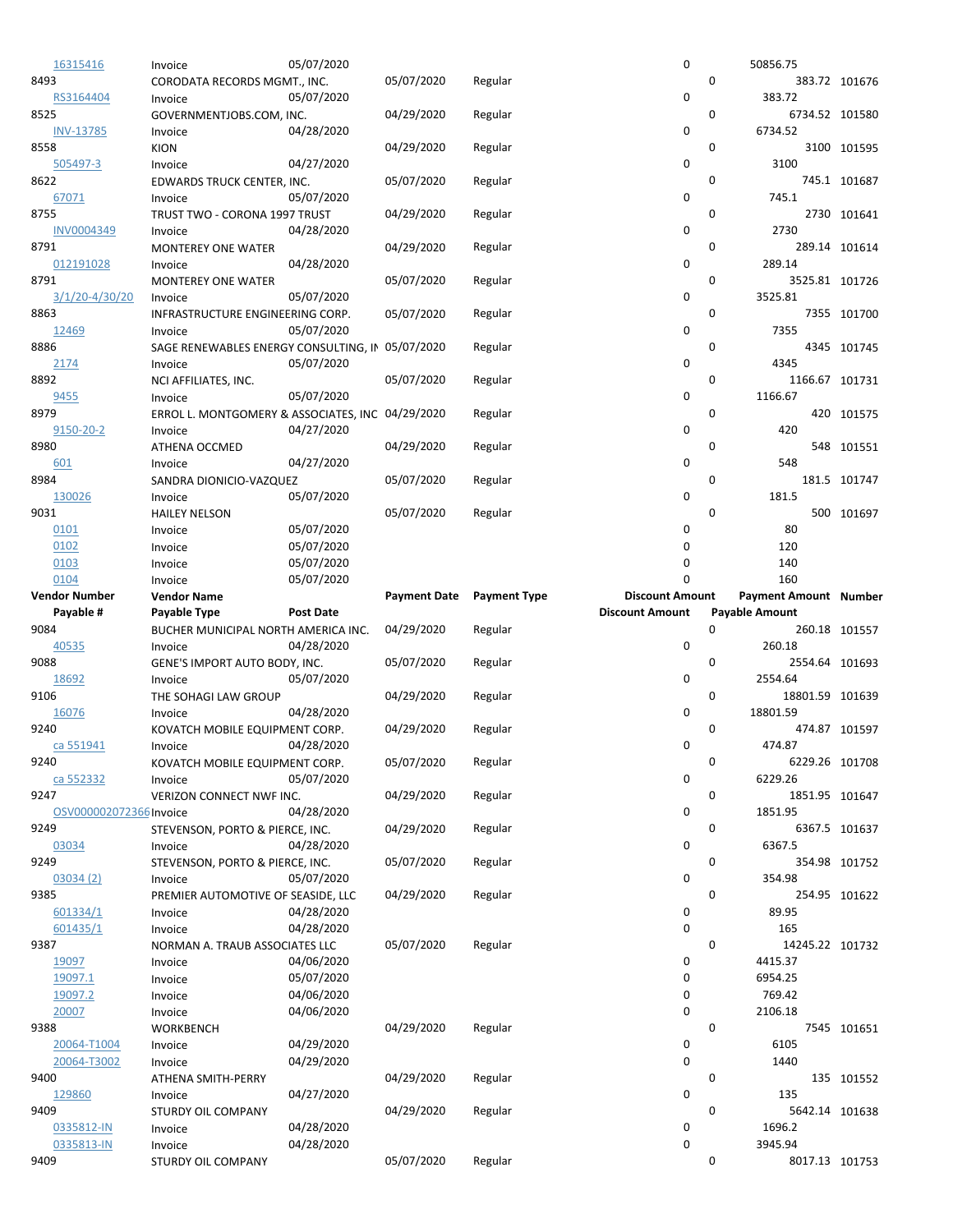| 0335905-IN                            | Invoice                           | 05/07/2020       |                     |                     | 0                      | 2513.53               |               |
|---------------------------------------|-----------------------------------|------------------|---------------------|---------------------|------------------------|-----------------------|---------------|
| 0335911-IN                            | Invoice                           | 05/07/2020       |                     |                     | 0                      | 2186.17               |               |
| 0336179-IN                            | Invoice                           | 05/07/2020       |                     |                     | 0                      | 1401.54               |               |
| 0336180-IN                            | Invoice                           | 05/07/2020       |                     |                     | 0                      | 1915.89               |               |
|                                       |                                   |                  |                     |                     |                        |                       |               |
| <b>Vendor Number</b>                  | <b>Vendor Name</b>                |                  | <b>Payment Date</b> | <b>Payment Type</b> | <b>Discount Amount</b> | Payment Amount Number |               |
| Payable #                             | Payable Type                      | <b>Post Date</b> |                     |                     | <b>Discount Amount</b> | <b>Payable Amount</b> |               |
| 9415                                  | <b>WILFREDO VIRAY</b>             |                  | 05/07/2020          | Regular             | 0                      |                       | 387.25 101766 |
| 129977                                | Invoice                           | 05/07/2020       |                     |                     | 0                      | 161.25                |               |
| 130171                                | Invoice                           | 05/07/2020       |                     |                     | 0                      | 226                   |               |
| <b>Vendor Number</b>                  | <b>Vendor Name</b>                |                  | <b>Payment Date</b> | <b>Payment Type</b> | <b>Discount Amount</b> | Payment Amount Number |               |
|                                       |                                   |                  |                     |                     |                        |                       |               |
| Payable #                             | Payable Type                      | <b>Post Date</b> |                     |                     | <b>Discount Amount</b> | <b>Payable Amount</b> |               |
| <b>Bank Code: PY-Payroll Payables</b> |                                   |                  |                     |                     |                        |                       |               |
| 9423                                  | THE FOOD BANK FOR MONTEREY COUNTY |                  | 05/07/2020          | Regular             | 0                      |                       | 350 19113     |
| <b>INV0004367</b>                     | Invoice                           | 05/07/2020       |                     |                     | 0                      | 350                   |               |
| <b>Vendor Number</b>                  | <b>Vendor Name</b>                |                  | <b>Payment Date</b> | <b>Payment Type</b> | <b>Discount Amount</b> | Payment Amount Number |               |
| Payable #                             | Payable Type                      | <b>Post Date</b> |                     |                     | <b>Discount Amount</b> | <b>Payable Amount</b> |               |
|                                       |                                   |                  |                     |                     |                        |                       |               |
| <b>Bank Code: AP-Regular Payables</b> |                                   |                  |                     |                     |                        |                       |               |
| 9430                                  | ELUCD INC.                        |                  | 04/29/2020          | Regular             | 0                      |                       | 5000 101573   |
| 1043                                  | Invoice                           | 04/28/2020       |                     |                     | 0                      | 5000                  |               |
| 9431                                  | <b>MANNIE DARBY</b>               |                  | 04/29/2020          | Regular             | $\mathbf 0$            |                       | 221.95 101603 |
| 0019661                               | Invoice                           | 04/27/2020       |                     |                     | 0                      | 221.95                |               |
| 9432                                  | UNILAB CORPORATION                |                  | 04/29/2020          | Regular             | 0                      |                       | 415.62 101643 |
|                                       |                                   | 04/28/2020       |                     |                     | 0                      | 282.05                |               |
| 7620296982R                           | Invoice                           |                  |                     |                     |                        |                       |               |
| 7620296994R                           | Invoice                           | 04/28/2020       |                     |                     | 0                      | 133.57                |               |
| 9433                                  | DARWIN STRICKLAND                 |                  | 04/29/2020          | Regular             | 0                      |                       | 225 101565    |
| 130110                                | Invoice                           | 04/27/2020       |                     |                     | 0                      | 225                   |               |
| 9434                                  | <b>ELIZABETH CUADRA</b>           |                  | 04/29/2020          | Regular             | 0                      |                       | 185 101572    |
| 130108                                | Invoice                           | 04/27/2020       |                     |                     | 0                      | 185                   |               |
|                                       |                                   |                  |                     |                     |                        |                       |               |
| 9435                                  | <b>JUSTINE GAMEZ</b>              |                  | 04/29/2020          | Regular             | $\mathbf 0$            |                       | 75 101593     |
| 129878                                | Invoice                           | 04/27/2020       |                     |                     | 0                      | 75                    |               |
| 9439                                  | THE SEASIDE CALLY CORP            |                  | 05/07/2020          | Regular             | 0                      |                       | 10000 101755  |
| INV0004399                            | Invoice                           | 05/07/2020       |                     |                     | 0                      | 10000                 |               |
| 9440                                  | <b>CECILIA FLORES</b>             |                  | 05/07/2020          | Regular             | 0                      |                       | 105 101670    |
| 130265                                | Invoice                           | 05/07/2020       |                     |                     | 0                      | 105                   |               |
|                                       |                                   |                  |                     |                     |                        |                       |               |
| 9441                                  | DELTA SIGMA THETA SORORITY        |                  | 05/07/2020          | Regular             | 0                      |                       | 147.81 101683 |
| 129978                                | Invoice                           | 05/07/2020       |                     |                     | 0                      | 147.81                |               |
| 9442                                  | <b>EMILY HUNT</b>                 |                  | 05/07/2020          | Regular             | 0                      |                       | 97 101688     |
| 129851                                | Invoice                           | 05/07/2020       |                     |                     | 0                      | 97                    |               |
| 9443                                  | ERIC ROOD                         |                  | 05/07/2020          | Regular             | 0                      | 90                    | 101689        |
| <b>INV0004354</b>                     |                                   | 05/07/2020       |                     |                     | 0                      | 90                    |               |
|                                       | Invoice                           |                  |                     |                     |                        |                       |               |
| 9444                                  | <b>EXOTICS ON BROADWAY</b>        |                  | 05/07/2020          | Regular             | 0                      |                       | 90 101690     |
| <b>CHECK #1020</b>                    | Invoice                           | 05/07/2020       |                     |                     | 0                      | 90                    |               |
| 9445                                  | FATIMA SANTIAGO-ALVARADO          |                  | 05/07/2020          | Regular             | 0                      |                       | 109.8 101691  |
| 130270                                | Invoice                           | 05/07/2020       |                     |                     | 0                      | 109.8                 |               |
| 9446                                  | <b>GINGER ESPINOZA</b>            |                  | 05/07/2020          | Regular             | 0                      |                       | 194 101694    |
|                                       |                                   |                  |                     |                     |                        |                       |               |
| 129835                                | Invoice                           | 05/07/2020       |                     |                     | 0                      | 194                   |               |
| 9447                                  | ROSALYN GREEN CHARLES             |                  | 05/07/2020          | Regular             | 0                      | 1437.25 101744        |               |
| 130226                                | Invoice                           | 05/07/2020       |                     |                     | 0                      | 1437.25               |               |
| 9448                                  | JENNIFER MANANSALA                |                  | 05/07/2020          | Regular             | 0                      |                       | 194 101703    |
| 129938                                | Invoice                           | 05/07/2020       |                     |                     | 0                      | 194                   |               |
| 9449                                  | <b>KAREN CASEY</b>                |                  | 05/07/2020          | Regular             | 0                      |                       | 97 101706     |
|                                       |                                   |                  |                     |                     |                        |                       |               |
| 129827                                | Invoice                           | 05/07/2020       |                     |                     | 0                      | 97                    |               |
| 9450                                  | <b>MARIA RODRIGUEZ</b>            |                  | 05/07/2020          | Regular             | 0                      |                       | 314 101713    |
| 130056                                | Invoice                           | 05/07/2020       |                     |                     | 0                      | 314                   |               |
| 9451                                  | PACIFIC HEIGHTS HOMEOWNERS ASSOC. |                  | 05/07/2020          | Regular             | 0                      |                       | 99 101733     |
| 130278                                | Invoice                           | 05/07/2020       |                     |                     | 0                      | 99                    |               |
| 9452                                  | PORSCHE MONTEREY                  |                  | 05/07/2020          | Regular             | 0                      |                       | 90 101739     |
|                                       |                                   |                  |                     |                     |                        |                       |               |
| <b>CHECK #24599</b>                   | Invoice                           | 05/07/2020       |                     |                     | 0                      | 90                    |               |
| 9453                                  | RONALDO LUMBANG                   |                  | 05/07/2020          | Regular             | 0                      |                       | 107.25 101743 |
| 129945                                | Invoice                           | 05/07/2020       |                     |                     | 0                      | 107.25                |               |
| <b>Vendor Number</b>                  | <b>Vendor Name</b>                |                  | <b>Payment Date</b> | <b>Payment Type</b> | <b>Discount Amount</b> | Payment Amount Number |               |
| Payable #                             | Payable Type                      | <b>Post Date</b> |                     |                     | <b>Discount Amount</b> | <b>Payable Amount</b> |               |
| 9454                                  |                                   |                  |                     |                     |                        | 0                     |               |
|                                       | THURSDAY NIGHT LIVE - AA          |                  | 05/07/2020          | Regular             |                        |                       | 30 101758     |
| 129974                                | Invoice                           | 05/07/2020       |                     |                     | 0                      | 30                    |               |
| 9455                                  | <b>TROY HUNTER</b>                |                  | 05/07/2020          | Regular             | 0                      |                       | 194 101760    |
| 129942                                | Invoice                           | 05/07/2020       |                     |                     | 0                      | 194                   |               |
| 9457                                  | <b>KYLE HASCALL</b>               |                  | 05/07/2020          | Regular             | 0                      |                       | 60 101709     |
|                                       |                                   |                  |                     |                     |                        |                       |               |